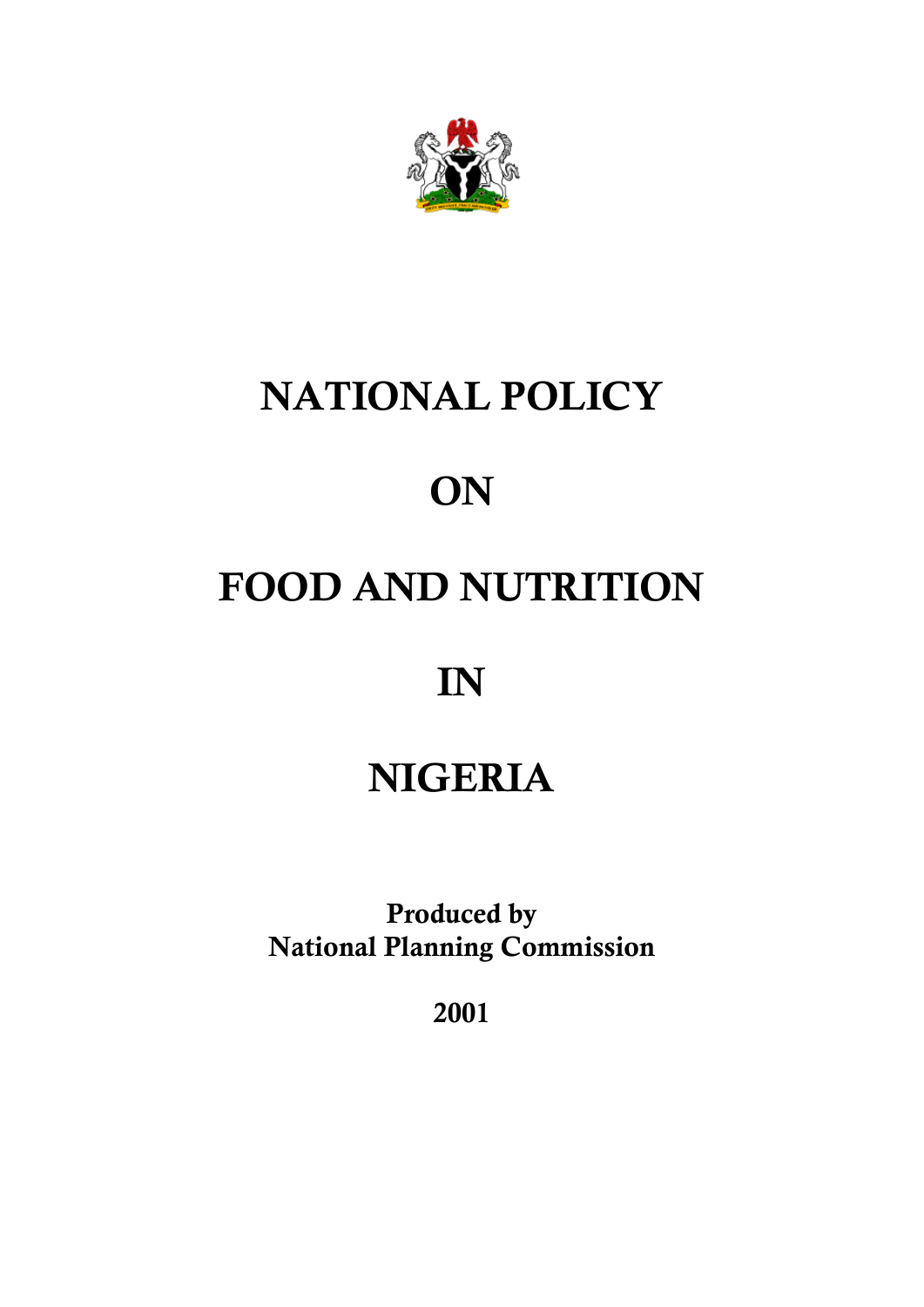# **NATIONAL POLICY**

# **ON**

# **FOOD AND NUTRITION**

# **IN**

# **NIGERIA**

**National Planning Commission Federal Secretariat Complex Annex C, 4th Floor Shehu Shagari Way Abuja**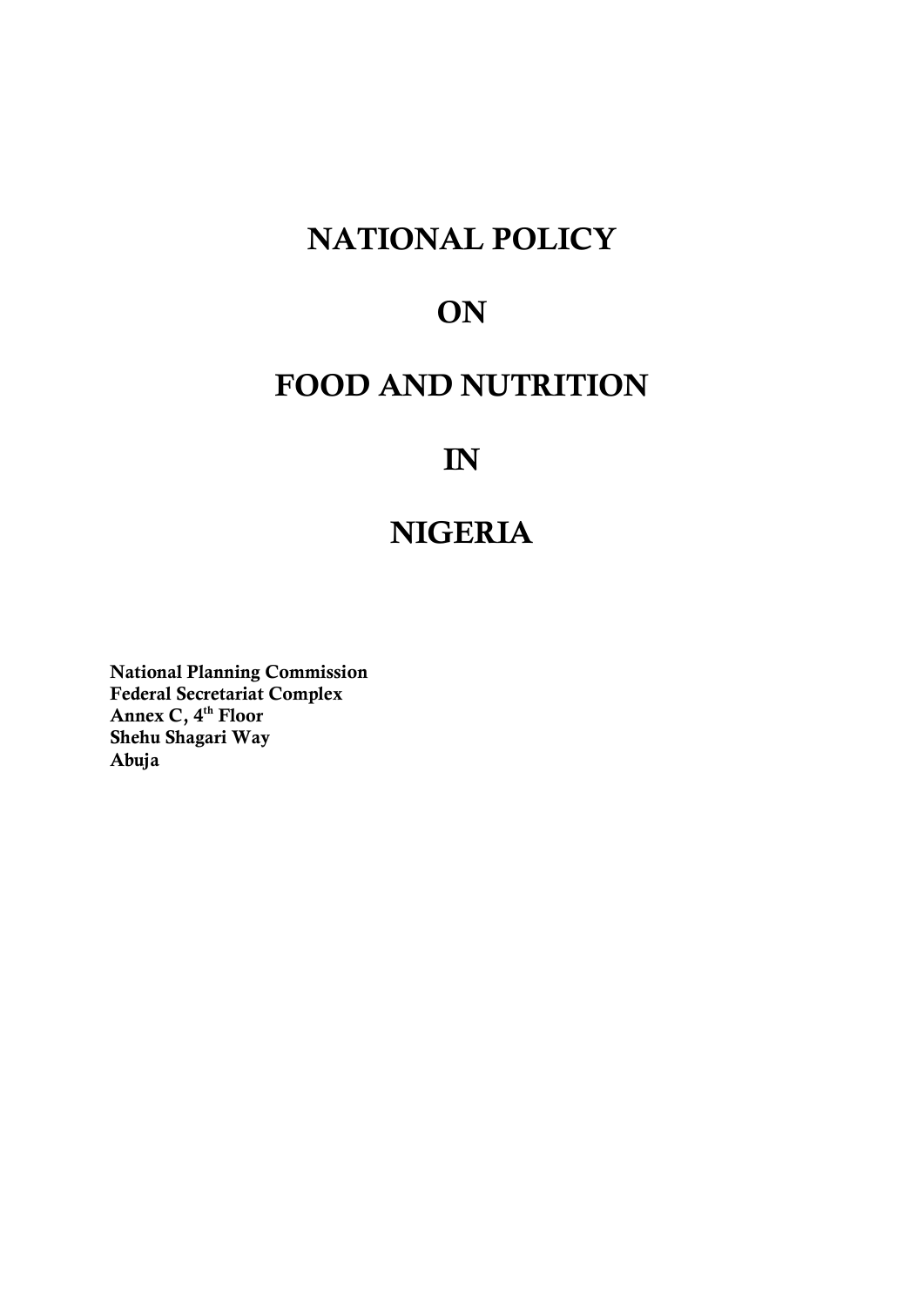# **TABLE OF CONTENTS**

| Nature, Extent, and Causes of Food and Nutrition Problems in Nigeria   |
|------------------------------------------------------------------------|
| Goals and Objectives of the Food and Nutrition Policy                  |
| Strategies for Achieving Food and Nutrition Policy Objectives          |
| <b>Institutional Arrangements</b>                                      |
| Monitoring and Evaluation                                              |
| Relationships with States, LGAs, International Agencies, CBOs and NGOs |
|                                                                        |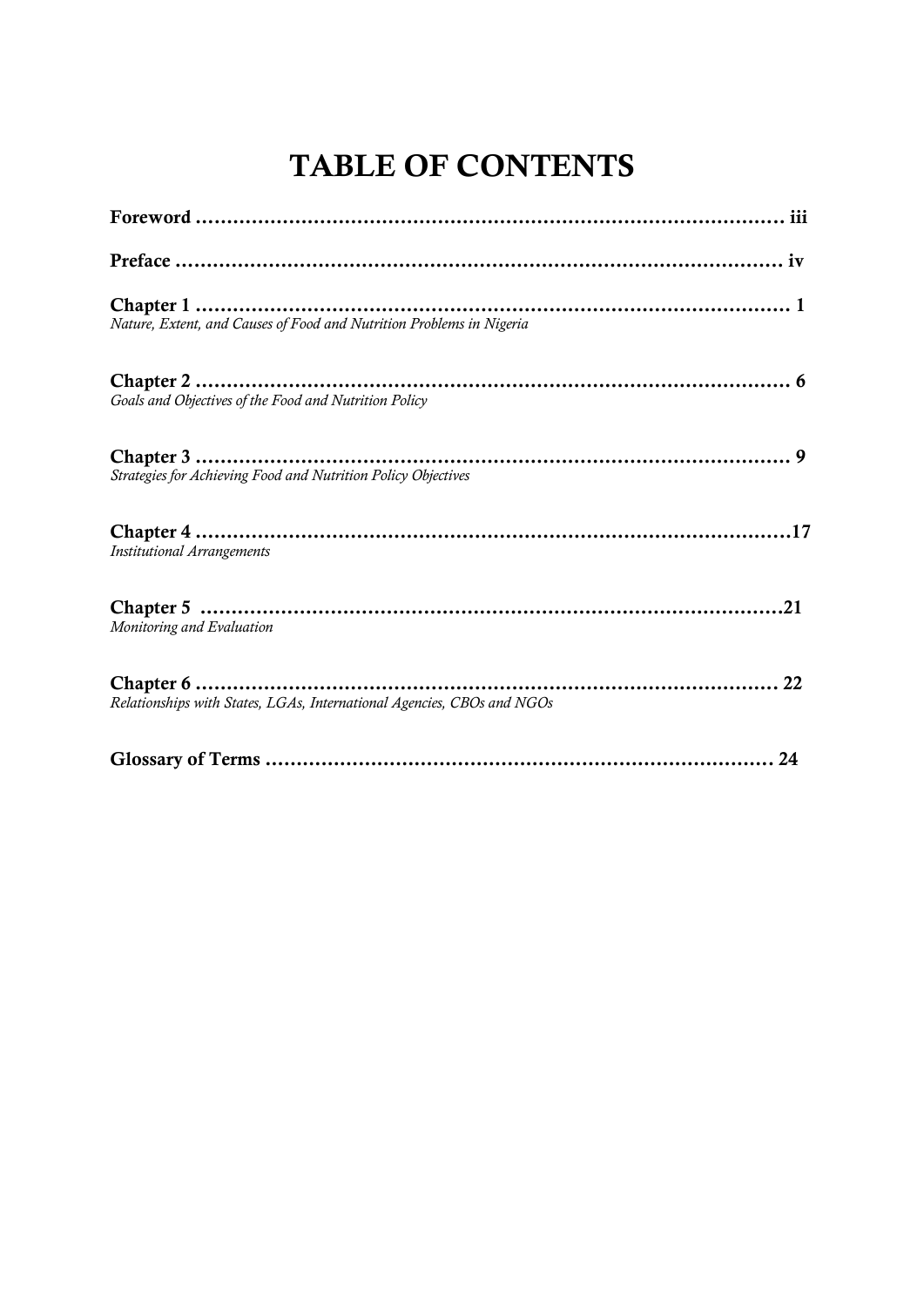# **FOREWORD**

Malnutrition has long been recognized as a consequence of poverty and lack of basic nutrition education. Since the beginning of this decade, the close relationship between malnutrition and under-development has continued to be emphasized, particularly at the various international summits aimed at improving the welfare of women and children. An important conclusion that emerged from these discussions and, in particular, from the 1992 International Conference on Nutrition (ICN), held in Rome, was that nutritional well-being of all people is a pre-condition for development and a key objective of progress in human development. Therefore, reducing malnutrition is an important goal of development, since malnutrition not only slows development, it leads directly to suffering and death.

The recent ratification of this Food and Nutrition Policy by the Nigerian Government is a major landmark in the current efforts to deal with the scourge of malnutrition, which has been the most devastating among young children and pregnant and lactating mothers. As we begin to develop intervention programmes based upon the objectives of this policy, a solid foundation will have been laid for higher productivity and the development of improved physical and mental development among our people.

**Chief Philip Asiodu** *Chief Economic Advisor to the President of Nigeria*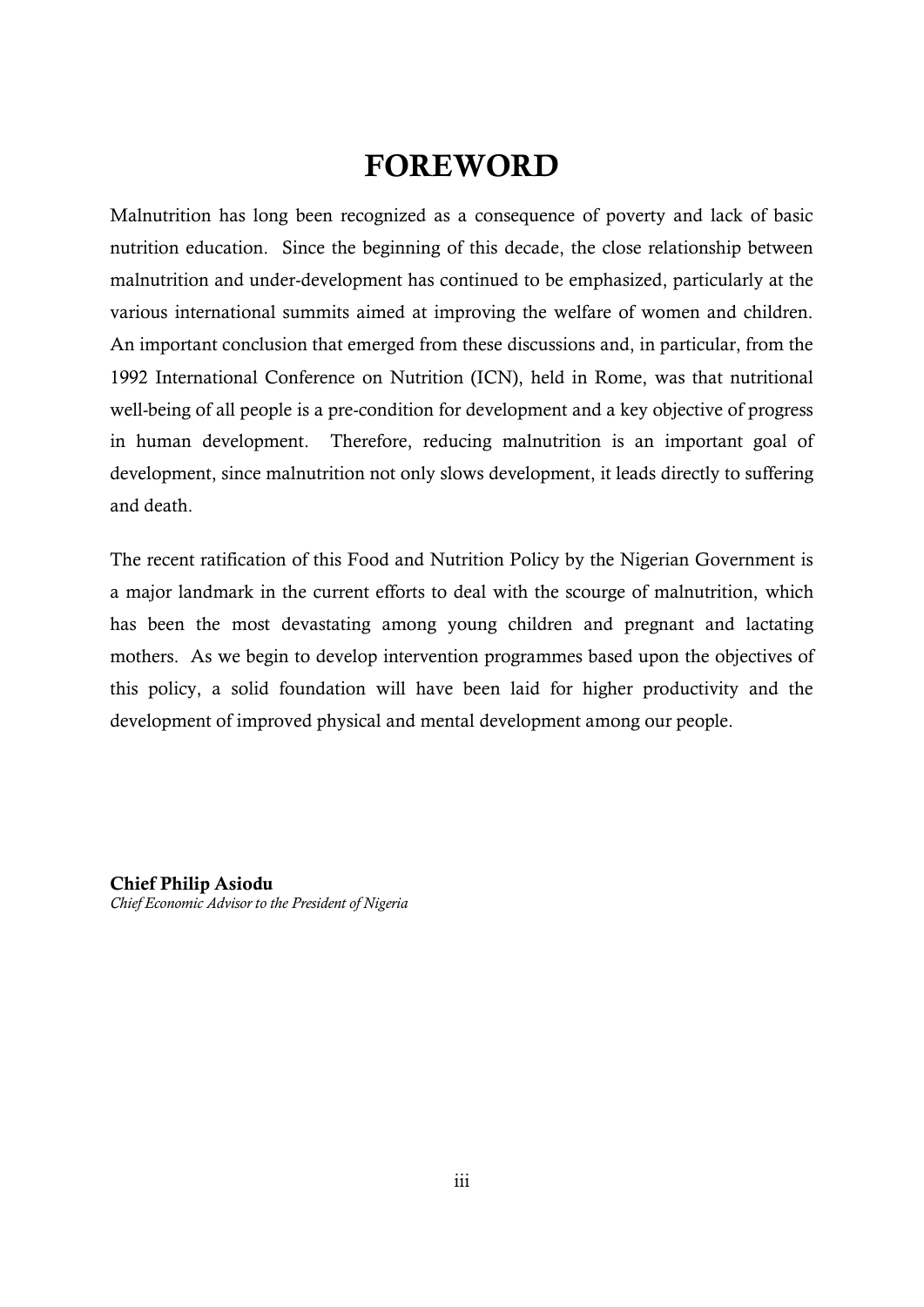# **PREFACE**

Food security at the aggregate and household levels, and access to adequate basic health services are essential prerequisites for good nutrition. In turn, good nutrition is necessary to achieve a healthy and active life, optimize educational performance, and enhance productivity. The generally poor economic situation in Nigeria has aggravated the poor nutrition status of the citizenry.

The major nutritional problems in Nigeria are: a) protein-energy malnutrition; and b) micronutrient deficiencies. These scourges have been most devastating in the vulnerable groups of infants, young children, and pregnant and lactating women, particularly in the poorer segments of society. Malnutrition is a drain on the nation's human resources and a hindrance to development, with enormous costs in human, social, and economic terms.

The Federal Government of Nigeria has formulated this National Policy to deal with the multi-faceted problem of food and nutrition, using a multi-sectoral and multi-disciplinary programme approach. The programme to be derived from this policy is expected to reduce the prevalence of malnutrition by alleviating poverty through increased access to productive resources, increased incomes, and enhanced standards of living.

This Food and Nutrition Policy document is intended to serve as a framework to guide the identification and development of intervention programmes. It is also aimed at addressing the problems of food and nutrition across different sectors and different levels of the Nigerian society, from the individual, household and communities to and including the national level.

Implementation of this policy shall involve sectoral ministries, institutions of higher learning, the private sector, individuals, families, communities, community-based organizations (CBOs), non-governmental organizations (NGOs) and the international agencies.

The Federal Government of Nigeria shall ensure that this policy remains operational for fifteen (15) years, i.e., to 2016, to permit a sustained pursuit of the goals and objectives set forth herein.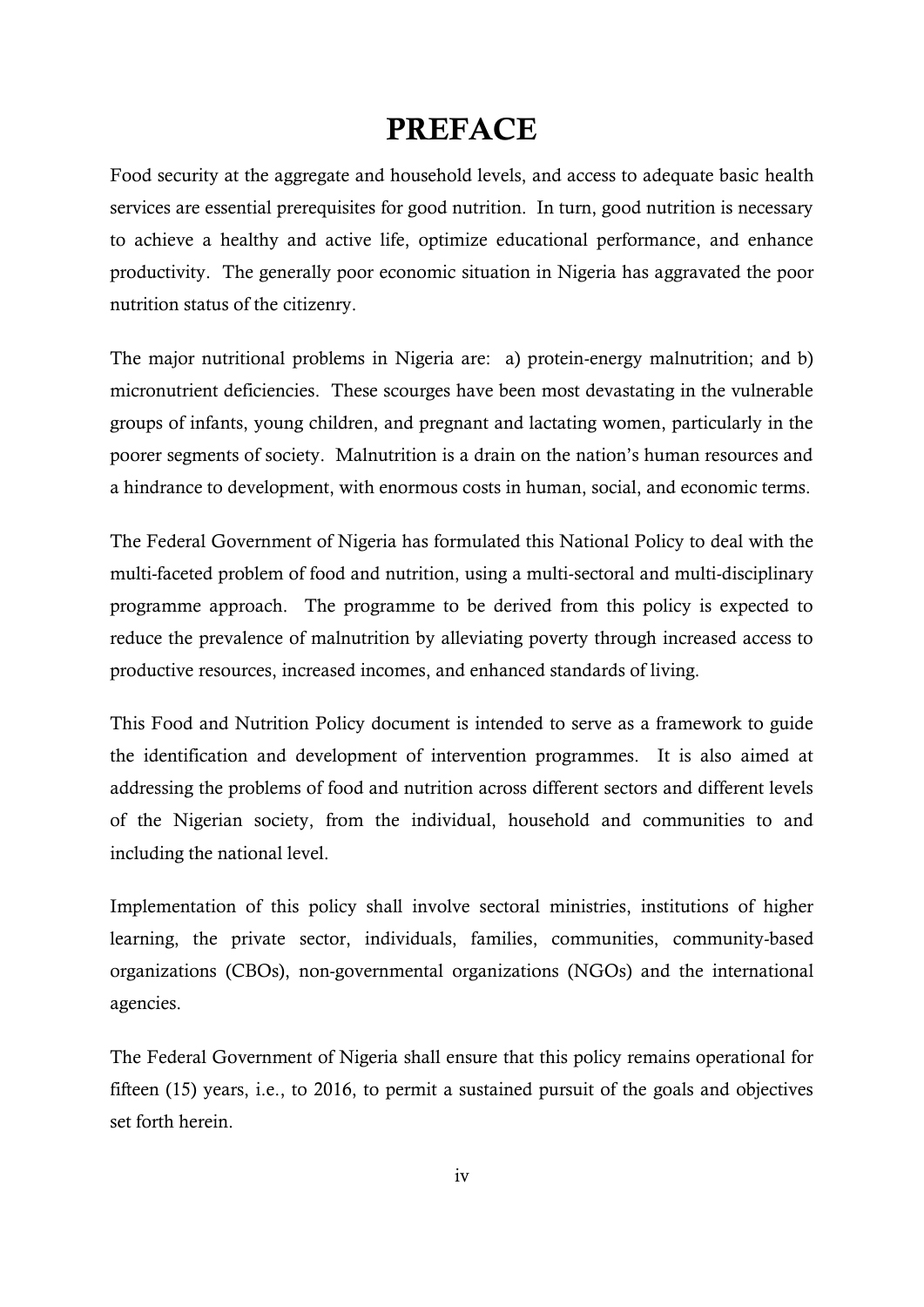# **CHAPTER ONE**

*Nature, Extent and Causes of Nutrition Problems in Nigeria*

### *Background:*

In the past, food-and nutrition-related activities in Nigeria have been sectoral, uncoordinated and limited in scope. Various ministries prepared policies in which nutrition consideration were addressed from the perspective of the respective ministerial mandates. The policies included:

- 1. Health Sector Nutrition Policy;
- 2. Agricultural Policy;
- 3. Science and Technology Policy;
- 4. National Policy on Education;
- 5. Social Development Policy;
- 6. Rural Development Policy;
- 7. Women in Development Policy;
- 8. Mass Communication Policy; and
- 9. Industrial Policy

In 1990, a National Committee on Food and Nutrition (NCFN) was established and domiciled in the Ministry of Science and Technology to, among other things, formulate a National Food and Nutrition Policy and a National Food and Nutrition Plan of Action. With the phasing-out of that ministry in 1993, the NCFN was transferred to the Federal Ministry of Health. In 1994, NCFN and its emerging programmes were relocated to the National Planning Commission (NPC) because of its unique position as the government agency responsible for co-ordination and monitoring of all national policies and programmes, including budgetary aspects, as well as all technical assistance programmes in the country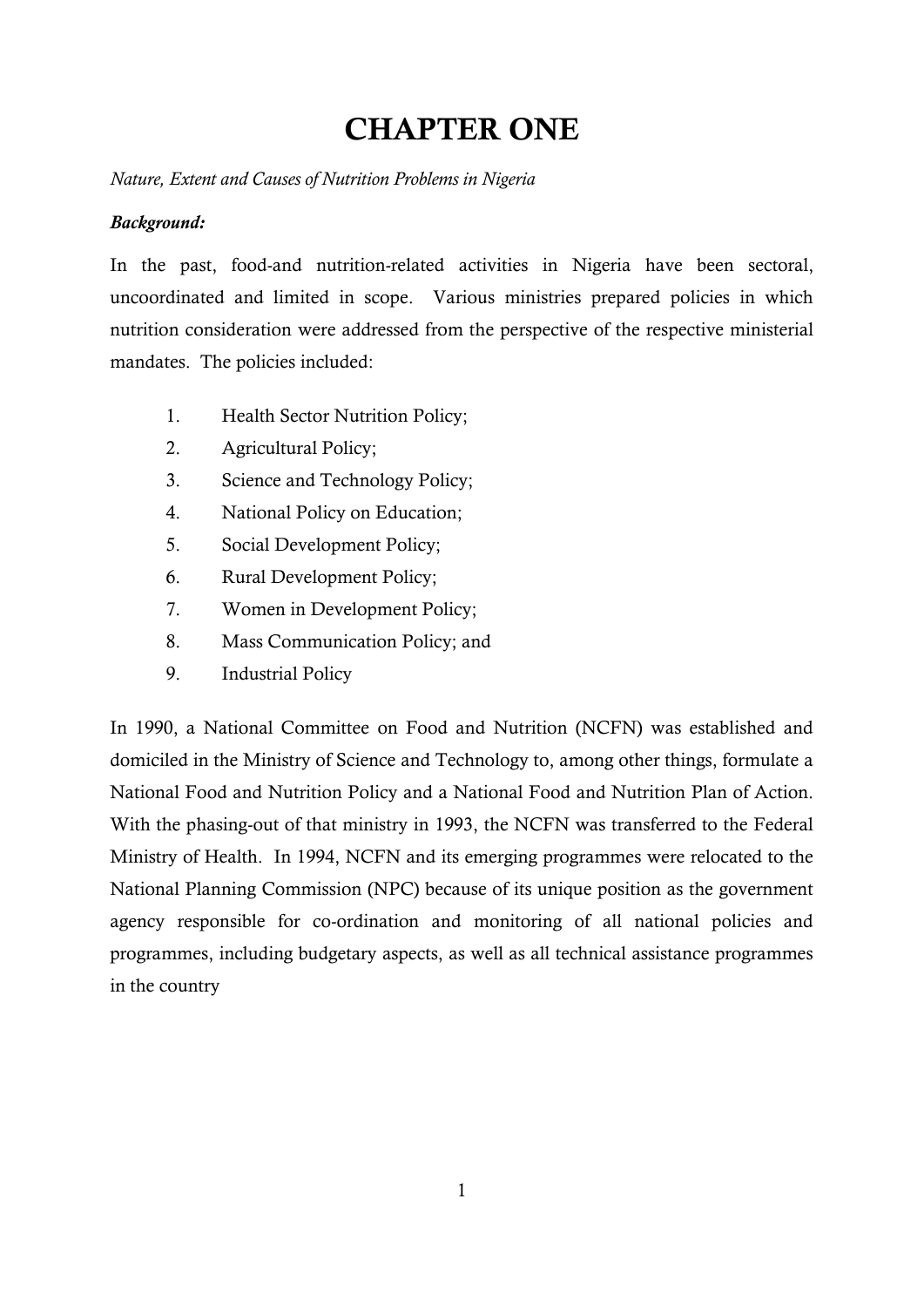#### *The Food and Nutrition Situation in Nigeria*

The problems of hunger and malnutrition in Nigeria are more severe now than ever before. It has been estimated that the percentage of Nigerian households that are food insecure has risen from 18% in 1986, to over 40% in 1998. Malnutrition is widespread and its prevalence is high. Poverty, inadequate investment in the social sector, inadequate dietary intake, and disease have been identified as the major causes of malnutrition in Nigeria. In the recent past, the extent of malnutrition has increased as a result of economic hardships faced in the country. Malnutrition is manifested mainly as under-nutrition (both macro- and micro-nutrients) and in diet-related non-communicable diseases.

#### *Food Situation*

Previously, food security in Nigeria was addressed almost exclusively in terms of aggregate food availability at the national level. Consequently, insufficient attention has been paid to the issue of household food security, especially in the poorer segments of the population.

The concept of household food security ensures that households are able to obtain adequate food, either through home production or through food purchases. Therefore, combating household food insecurity will entail increasing access to productive resources such as land, labour, input and credits, as well as increased income in off-farm activities.

While it has been reported that, at the national level, Nigeria produces enough food to meet the caloric needs of her population, there is strong evidence that national food production has, in the recent past, failed to keep pace with the population growth, and has been declining in per capita terms, despite efforts by government to stimulate food and agricultural production through various measures and incentives.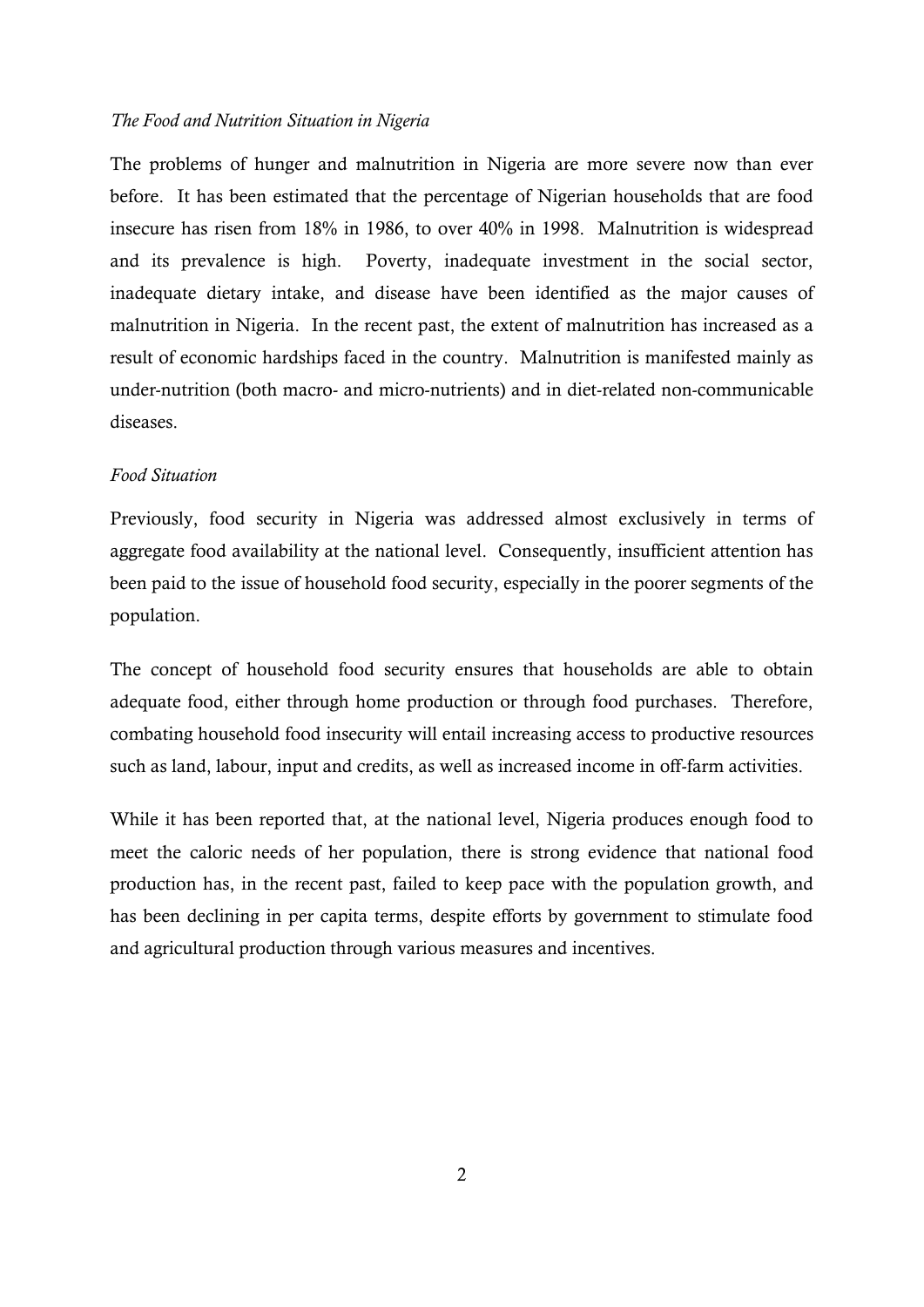Poverty is the basic reason for a lack of access to food. It has been estimated that about 40% of all Nigerians live below the absolute poverty line, and that the incidence of poverty is more pronounced in the rural areas and in the agricultural sector. It is also, however, a problem in urban and peri-urban areas.

The prevalence of malnutrition among the groups follows that same trend as that of poverty surveys. Food intake studies showed that, in 1986, the national daily per capita average intake of energy and protein amounted to 2,071 Kcal and 54 grams per day, respectively (ICN, 1992), which suggests that the households consumed less food than they required. There is also evidence that low-income, rural and semi-urban adults consume less than 60% of their energy needs, and less than 40% of their protein needs, with the energy shortage further undermining protein utilization efficiency. A dichotomy has been noted with respect to food access between rural and urban households in Nigeria.

A 'food share' analysis was performed, using 1993 data, and suggested that most Nigerian households spend more than 75% of their income on food alone, indicating a high prevalence of food insecurity.

The food distribution system in Nigeria remains largely inefficient, due to factors such as crop seasonality, inadequate storage technology and facilities, inadequate transport and distribution systems, and inadequate market information. All of these result in considerable spatial and seasonal variation in food production and availability, and are responsible for the considerable food price variations in the country.

Another major problem affecting food availability, especially at the household level, is an inadequacy of food storage facilities at that level, resulting in significant storage losses. Losses of cereals such as maize, millet and sorghum, are estimated in the range of 25% to 30%;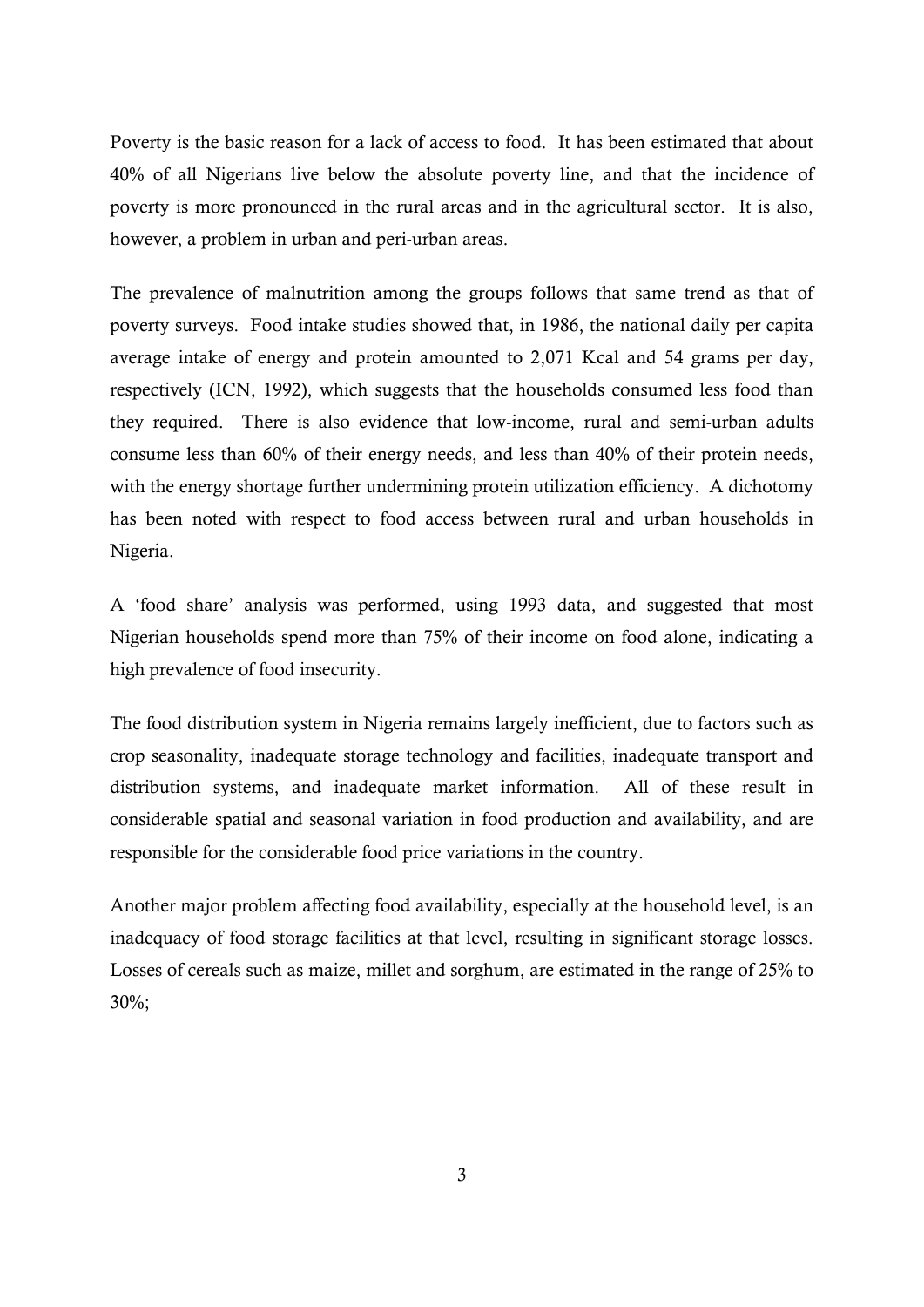for root crops, from 50% to 70%, and approximately 70% for fruits and vegetables. Additionally, due to lack of adequate storage facilities and economic pressures, farmers sell part of their produce soon after harvest at low and unremunerative prices, resulting in escalating food prices during the off-season period – often two to three times higher than prices immediately following the harvest.

#### *Nutrition Situation in Nigeria*

An increasing number of Nigerian households have become food insecure as a result of the downturn of the economy, rising inflation and escalating food prices that erode their purchasing power. The major consequences of food insecurity are protein-energy malnutrition and micronutrient deficiencies. In addition, diet-related, noncommunicable diseases (e.g., diabetes, hypertension) are becoming more prevalent.

#### *Protein-Energy Malnutrition (PEM)*

Numerous studies, based on analyses of anthropometric data from children in various parts of Nigeria, have shown a high prevalence of household food insecurity and undernutrition. The Nigerian Demographic and Health Survey (NDHS 1990), revealed that 43.1% of children under five years of age are stunted, an indication of the prevalence of *chronic* household food insecurity. This survey also found the proportion of underweight children to be 35.7%, attributable to transitory food insecurity. The proportion of children suffering from wasting was estimated at 9.1%. A more recent study by UNICEF (1993) in ten states of the federation reported the proportion of stunted children to be 57.6%, and wasting to be 10.9%, indicating the situation is worsening. All of these forms of malnutrition result from a combination of inadequate food intake, lack of access to clean water, and health and sanitation problems. The worsening trend is a reflection of the poor economic situation and deteriorating state of household food security in Nigeria. The poor environmental sanitation, hygiene, and unsafe drinking water result in a high prevalence of infectious and parasitic diseases, particularly in infants and children,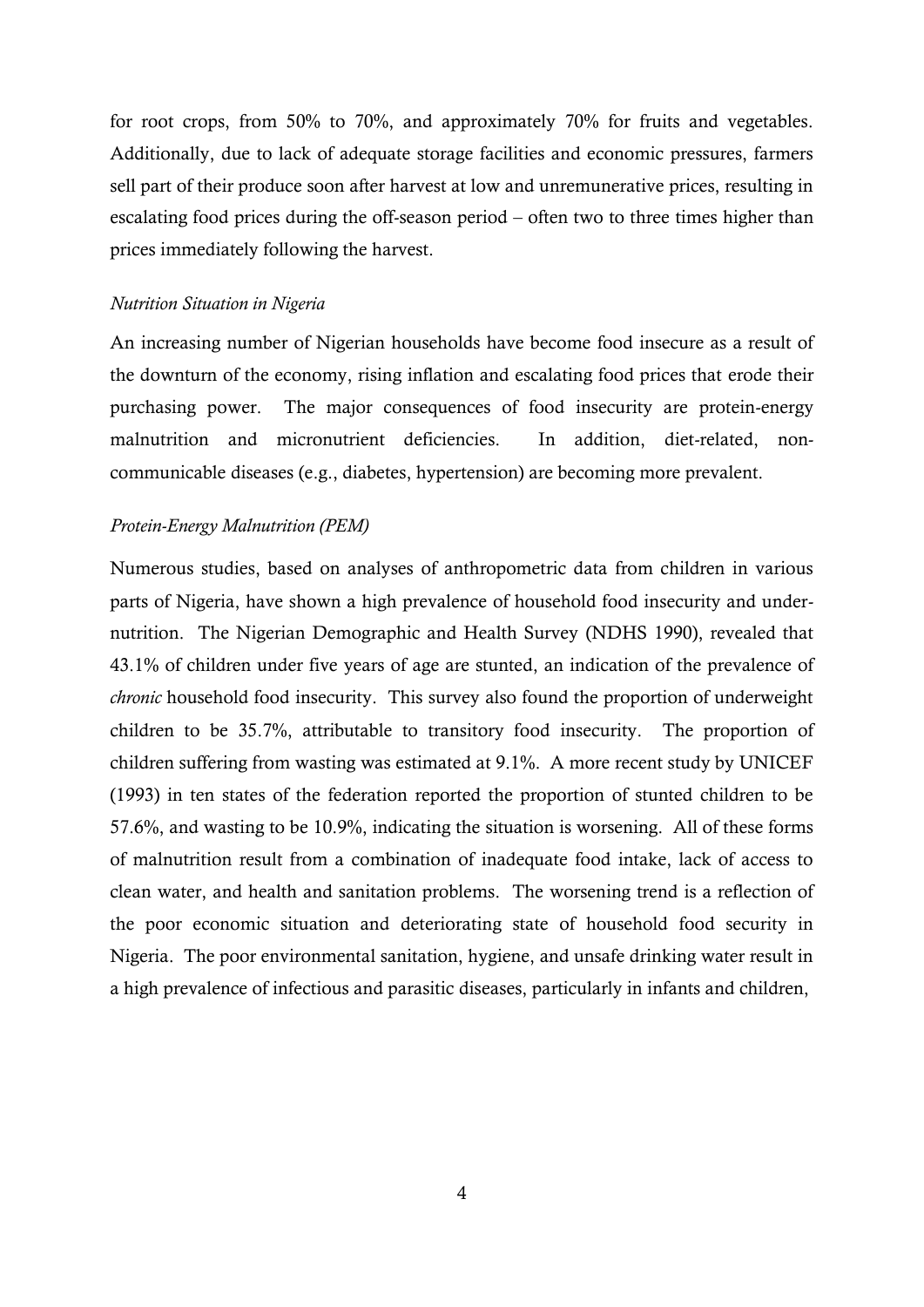further aggravating the already poor nutritional status. Prevalence of under-nutrition has been generally reported to be higher in rural areas of the country.

Maternal under-nutrition results in low birth weight which, in turn, contributes to high infant mortality and is also a significant factor in the high incidence of maternal mortality in Nigeria.

#### *Micronutrients*

The proportion of the population suffering from micronutrient deficiencies and the resultant diseases is at a critical level. Nearly 20 million Nigerians are estimated to suffer from iodine deficiency disorders (IDD), with the current prevalence of goiter put at 20% (UNICEF 1993). Vitamin A deficiency (VAD) is reported to be more common in the northern parts of the country, where palm oil is not a major component of the traditional diet. VAD is a major contributory factor to childhood blindness and corneal ulceration. The Participatory Information Collection (PIC 1993) data show that 9.2% and 7.2% of children and women, respectively, are vitamin A deficient. In addition, some areas show prevalence levels as high as 45%. A number of studies indicate that vitamin A deficiency is a major contributory factor to the high infant mortality rate in those areas. Another common problem is nutritional anemia, with a prevalence of 25% to 30% among mothers and children respectively (PIC, 1993). The high maternal mortality is, in part, attributable to the high incidence of anaemia.

#### *Diet-Related, Non-communicable Diseases*

Diet-related diseases, such as diabetes, hypertension, cardiovascular diseases, cancer, etc., are also on the increase in Nigeria. The increasing prevalence of these diseases is due to the changes in the diet and lifestyle of the people of Nigeria.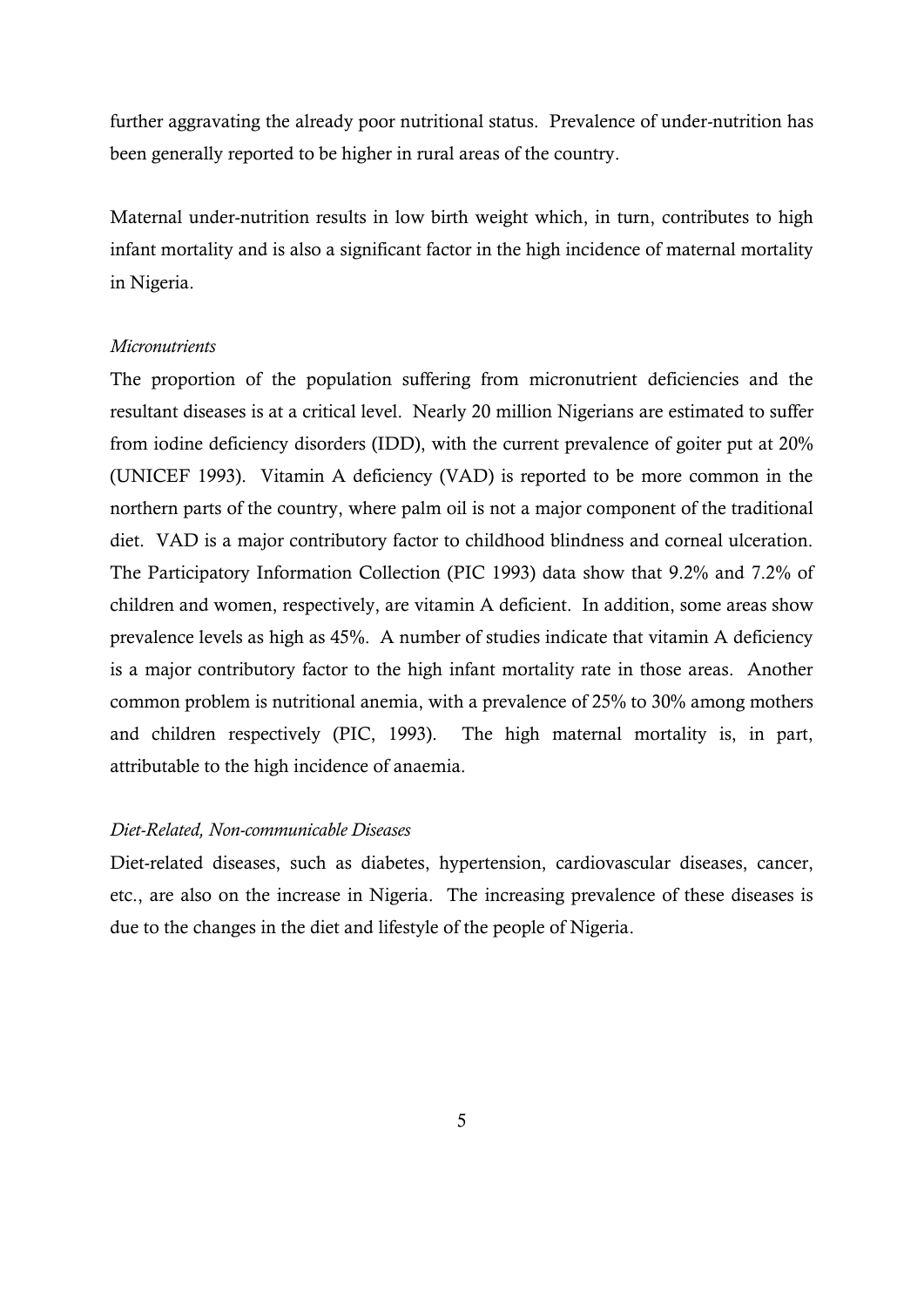# **CHAPTER TWO**

# *Goals and Objectives of the Food and Nutrition Policy*

Food and nutrition are an integral part of the overall national objective of improving the socio-economic well-being of the people of Nigeria. In the large societal context, within which malnutrition exists, it is important to note that the following policy objectives will be pursued in the overall national programme:

- 1. Improvement of the economic situation of Nigeria, with particular emphasis on protecting the welfare of the most vulnerable groups in society; and
- 2. Increased investment in the social sector, thereby raising the status of women in our society by increasing their access to and control over productive resources.

# *Overall Goal*

The overall goal of Nigeria's Food and Nutrition Policy is to improve the nutritional status of all Nigerians, with particular emphasis on the most vulnerable groups, i.e., children, women and the elderly.

# *Specific Goals*

The Food and Nutrition Policy aims to promote the following specific goals:

- (i) Establishment of a viable system for guiding and coordinating food and nutrition activities undertaken in the various sectors and at various levels of the society, from community to the national level;
- (ii) Incorporation of food and nutrition considerations into development plans and allocation of adequate resources towards solving the problems pertaining to food and nutrition at al levels;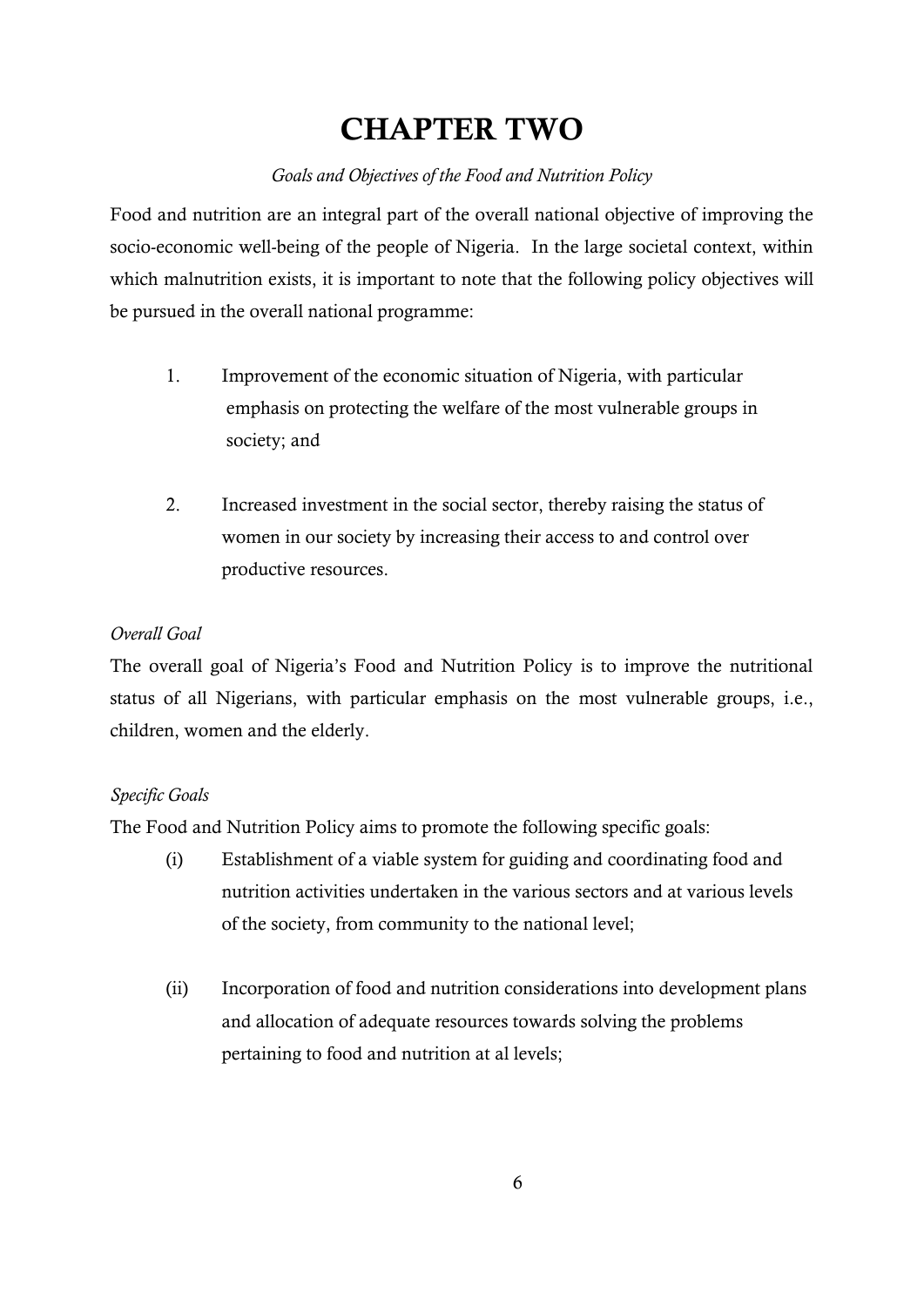- (iii) Promote habits and activities that will reduce the level of malnutrition and improve the nutritional status of the population;
- (iv) Identify sectoral roles and assign responsibilities for the alleviation of malnutrition;
- (v) Ensure that nutrition is recognized and used as an important indicator to monitor and evaluate development policies and programmes; and
- (vi) Promote good, indigenous food cultures and dietary habits of Nigerian people for healthy living and development.

# *Specific Objectives*

To achieve the overall goal of improving nutritional status of vulnerable groups, a number of specific objectives have been formulated, as follows:

- 1. To improve food security at the household and aggregate levels to guarantee that families have access to adequate (both quantity and quality) and safe food to meet nutritional requirements for a healthy and active life;
- 2. To enhance care-giving capacity within households with respect to child feeding and child care practices, as well as addressing the care and well-being of mothers;
- 3. To improve the provision of human services, such as health care, environmental sanitation, education and community development;
- 4. To improve capacity within the country to address food and nutrition problems; and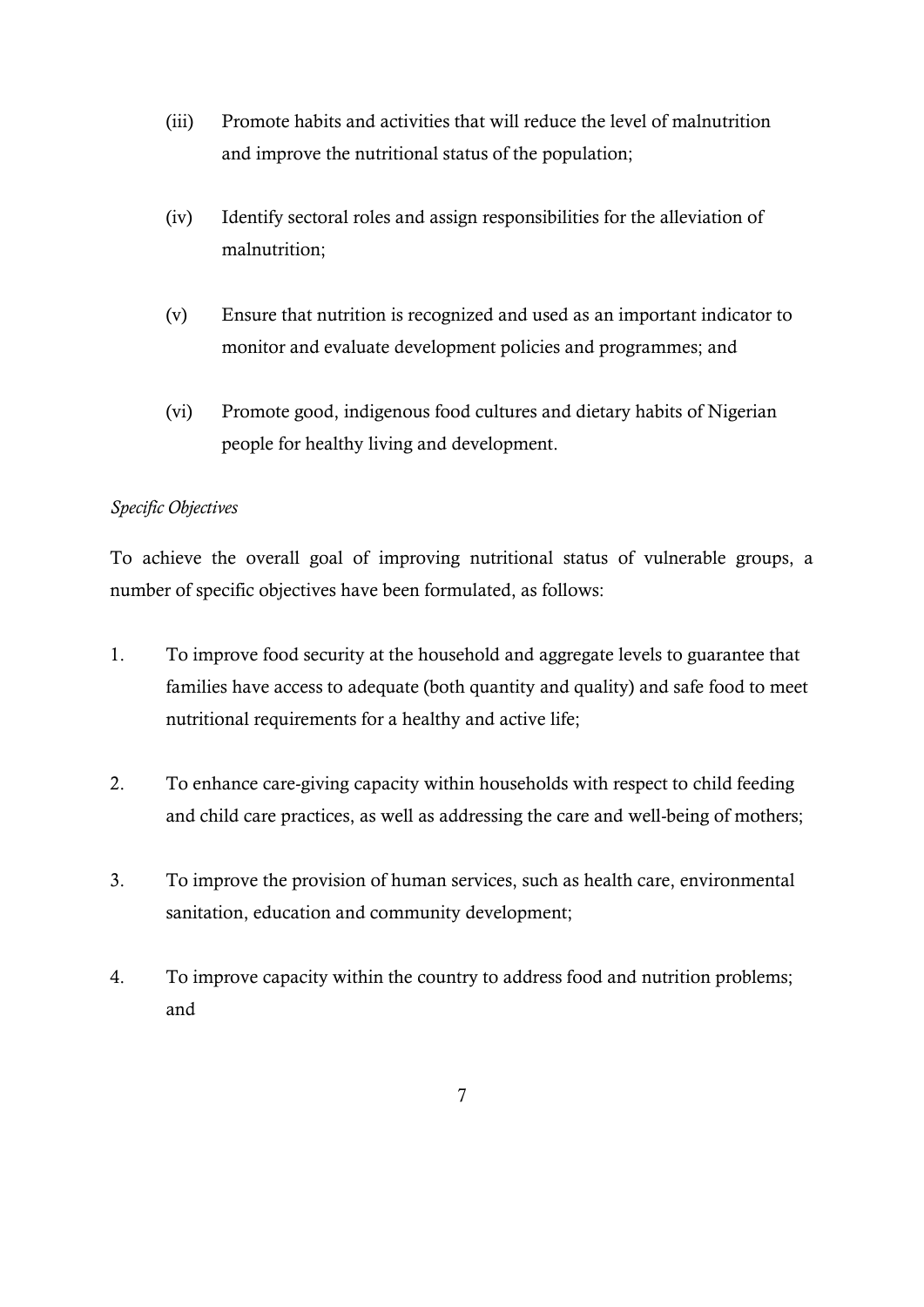5. To raise understanding of the problems of malnutrition in Nigeria at all levels of society, especially with respect to its causes and possible solutions.

### *Targets*

The following targets are being set to address the food and nutrition problems in the country:

- 1. Reduce the level of poverty by 10% by the year 2010;
- 2. Reduce starvation and chronic hunger to the barest minimum through increased food intake;
- 3. Reduce under-nutrition, especially among children, women and the aged, and, in particular, severe and moderate malnutrition among under-fives by 30% by the year 2010;
- 4. Reduce micronutrient deficiencies, particularly iodine deficiency disorders (IDD), vitamin A deficiency (VAD), and iron deficiency anaemia (IDA) by 50% of the current levels by the year 2010:
- 5. Reduce the rate of low birthweight (2.5 kg or less) to less than 10% of the current levels by the year 2010:
- 6. Reduce diet-related, non-communicable diseases by 25% of current levels by the year 2010;
- 7. Improve general sanitation and hygiene, including availability of safe drinking water;
- 8. Reduce the prevalence of infectious and parasitic diseases that aggravate the poor nutritional status of infants and children by 25% of the current levels.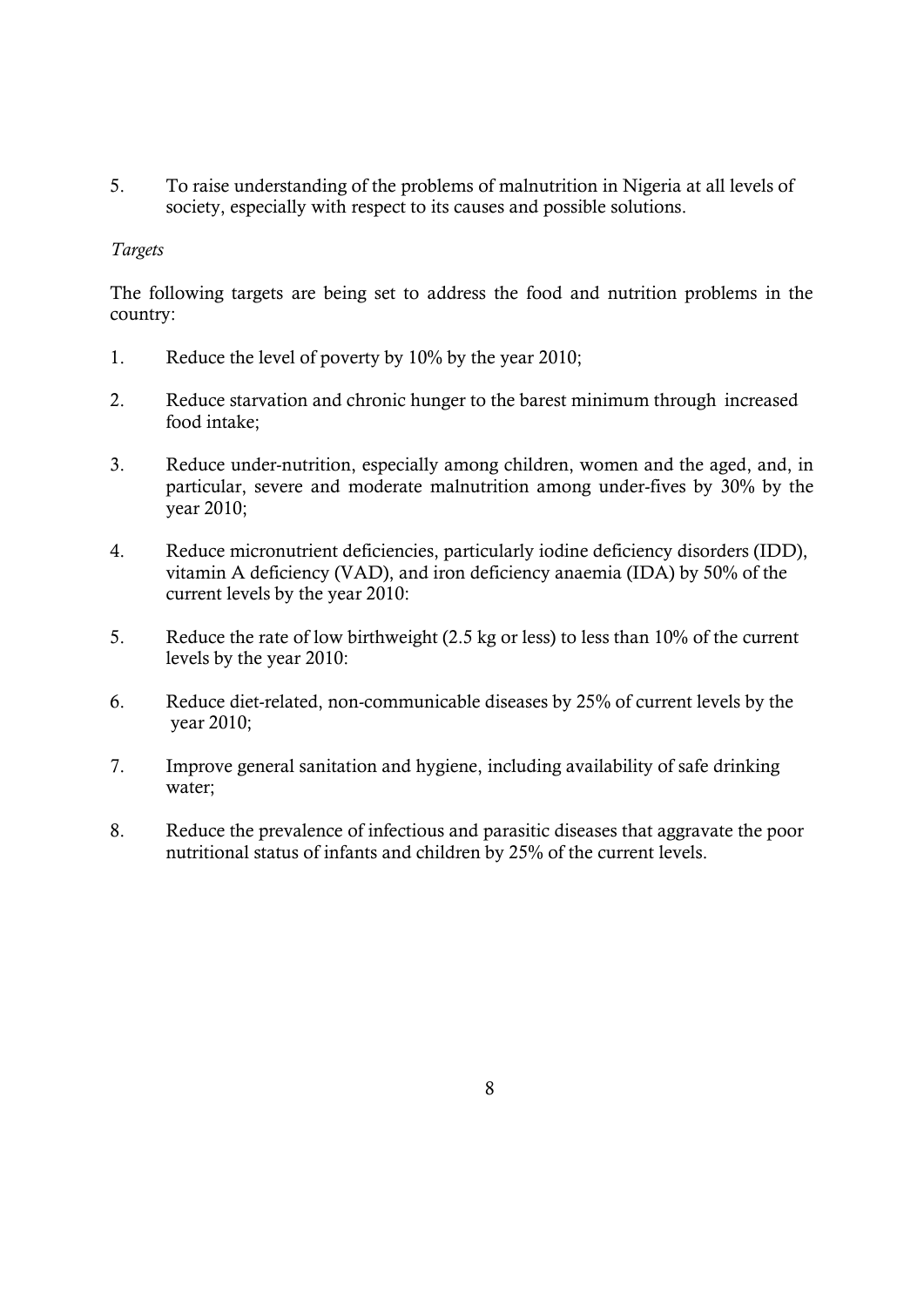# **CHAPTER THREE**

### *Strategies for Achieving Food and Nutrition Policy Objectives*

Strategies aimed at effecting the policy objectives stated in chapter two are as follows:

### *A. Improving Food Security*

- **1. Increasing Access to Food**
- \* Initiate new and strengthen existing programmes and projects in the agricultural and non-agricultural sectors to increase household income especially in the poorer segments of the population;
- \* Promote income-generating activities in the economy, with particular emphasis on socioeconomically disadvantaged groups;
- \* Promote proper land use and soil conservation practices;
- \* Ensure the availability of adequate and appropriate technologies and improved agricultural inputs at the proper time during the agricultural season, especially ensuring access to same by poorer groups:
- \* Establish effective channels for the distribution of inputs and disposal of produce for all farmers, especially the poorer groups;
- \* Strengthen and improve farmer education with regard to food crops;
- \* Provide irrigation facilities and encourage irrigation farming;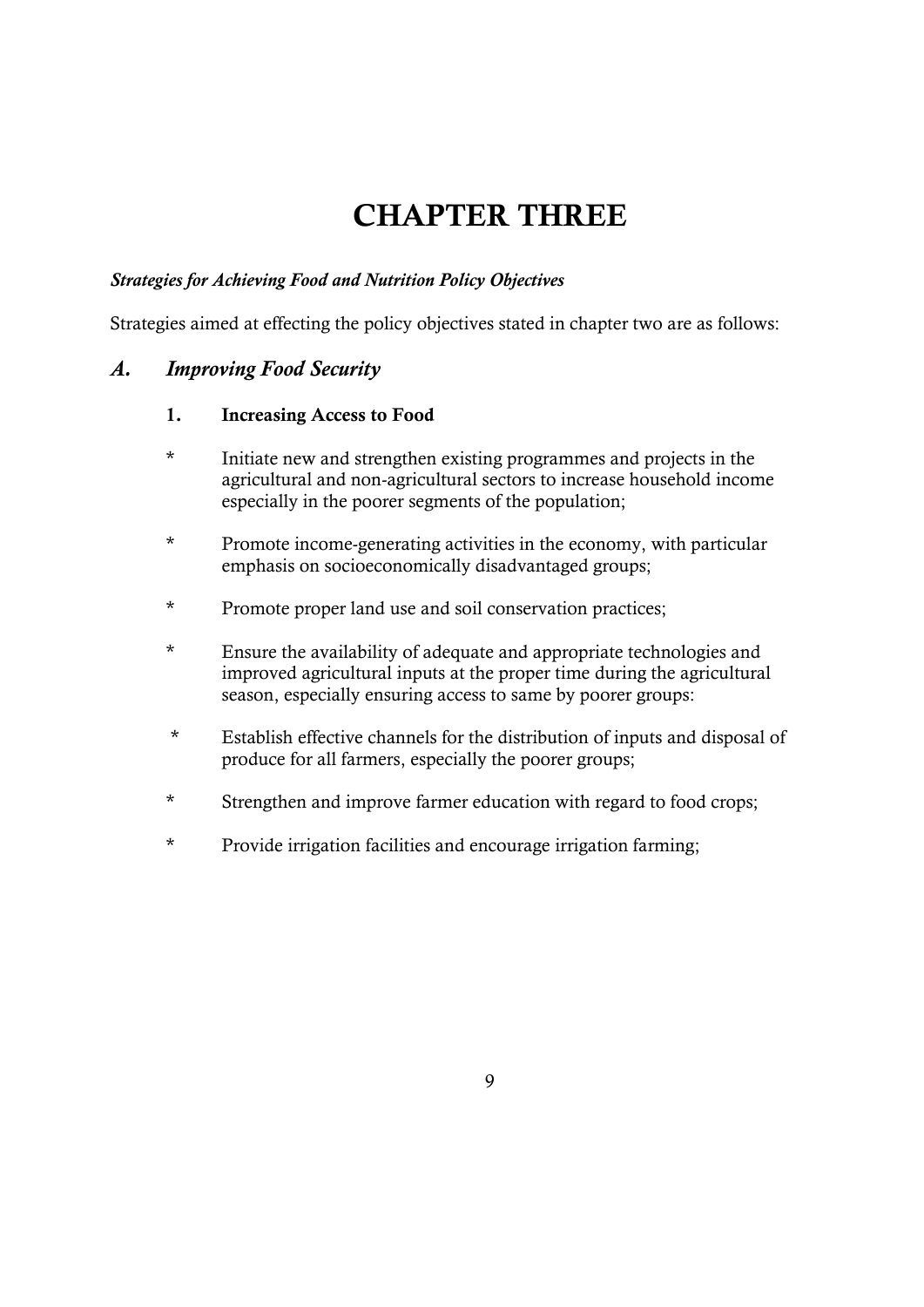- \* Strengthen agricultural research and extension services;
- \* Increase women's access to and control over resources for production (land, credit, hired labour, seeds, fertilizers agrochemicals, and other relevant inputs) and agricultural services
- \* Encourage integrated farming (crops, livestock, and fisheries) as a means of increasing food diversity and protecting the environment;
- \* Provide appropriate incentives to youths and encourage their participation in food production;
- \* Promote cooperative farming;
- \* Increase the resource base of women through income-generating activities.

### *2. Improving Food Distribution and Availability*

- \* Develop and adequately maintain all-season, rural roads;
- \* Promote improved and cost-effective on farm food storage technologies;
- \* Improve market information and transportation system such that markets for foodstuffs become more integrated.

### *3. Improving Food Harvesting, Processing and Preservation*

- \* Introduce and consolidate appropriate technologies for crop harvesting and preservation;
- \* Reinvigorate extension education on appropriate technologies of harvesting, processing and preserving various food crops;
- \* Promote and support research on food processing and preservation technologies at the village and household levels; and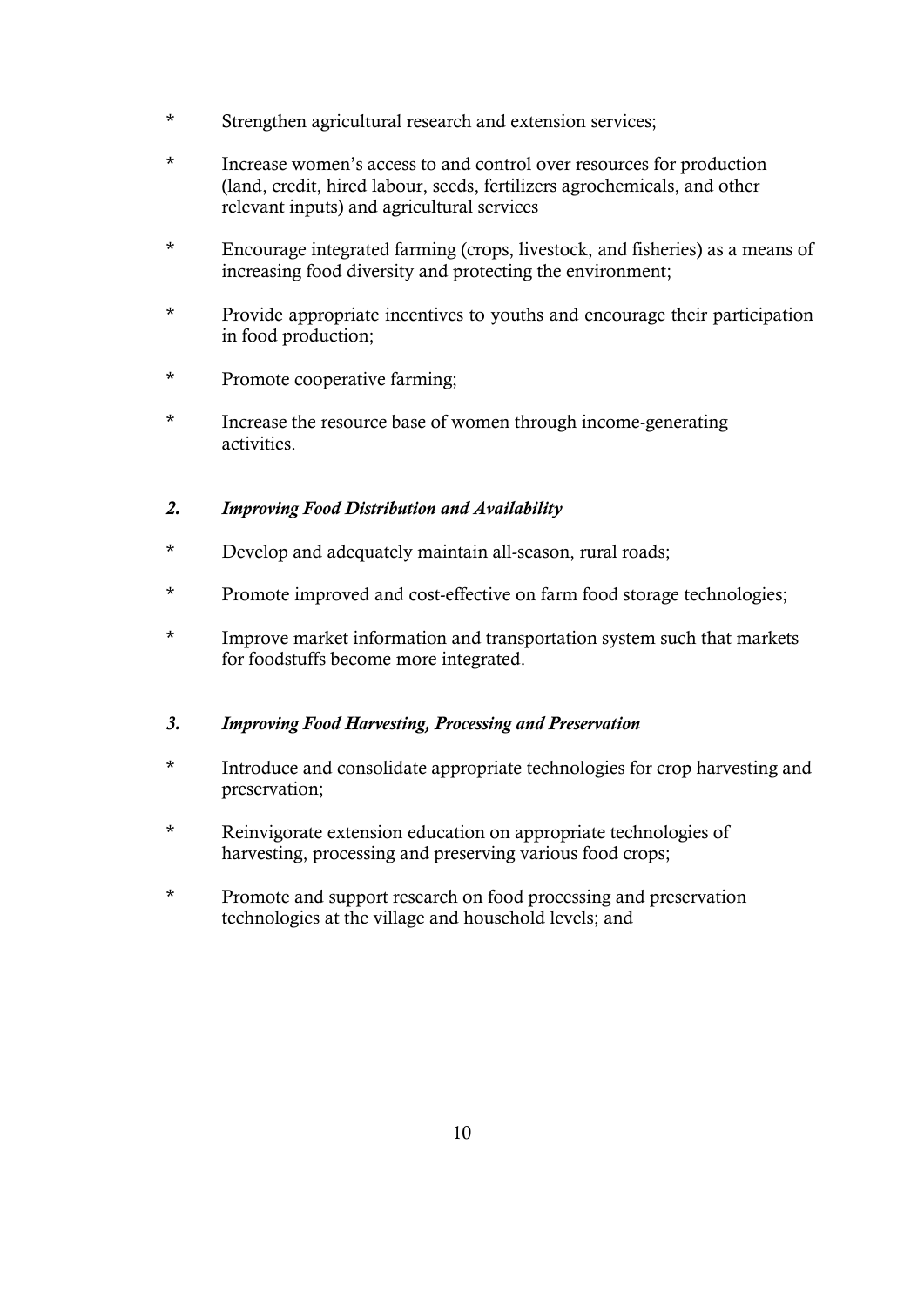\* Introduce and expand such technologies and training through their inclusion in the curricular of schools and training institutions.

# *4. Improving Food Preparation and Quality*

- \* Develop standardized recipes using indigenous foods for all age groups;
- \* Develop hygienic food preparation methods; and
- \* Control and monitor food quality, especially of imported foods, before distribution.

# *5. National Food Security*

- \* Strengthen existing monitoring systems (e.g., early warning), in order to continuously assess and analyze the national food situation; and
- \* Develop a national guideline for remedial action during times of food shortfalls with respect to imports, management of strategic reserves, and food distribution.

# **B. Enhancing Care-Giving Capacity**

- **1. Promoting Adequate Infant and Child Nutrition**
- \* Promote, encourage and support exclusive breastfeeding for the first six months and promote the continuation of breastfeeding well into the second year of life.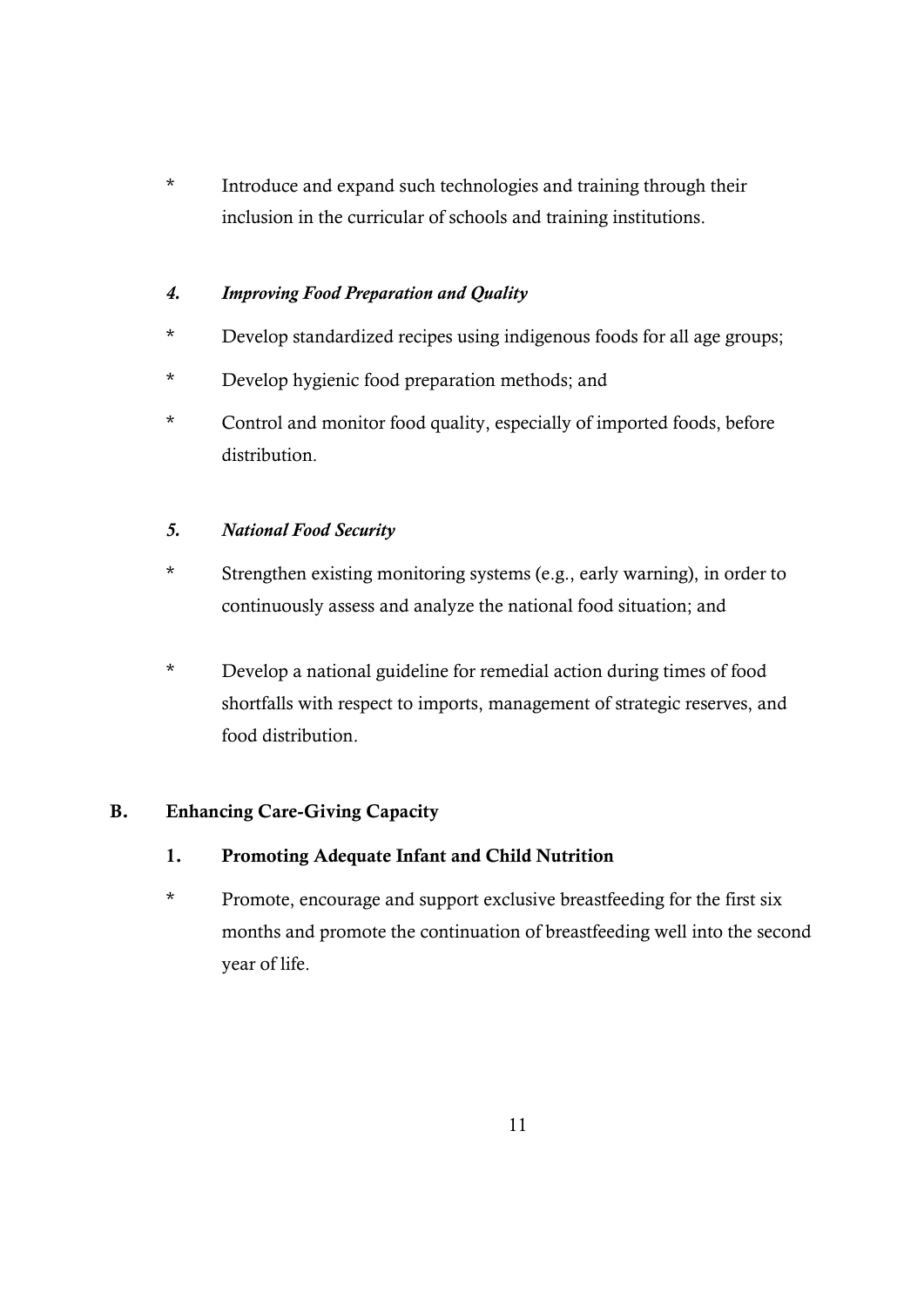- \* Promote the introduction of nutritionally adequate complementary foods at six months of age;
- \* Promote regular de-worming of pre-school and primary school children;
- \* Develop a national nutrition education programme which would be targeted at mothers, fathers, other child care-givers, health workers and communities to increase awareness of the proper care and feeding of children; and
- \* Review existing supplementary feeding and nutrition rehabilitation programmes with a view to recommending improvements.

# *2. Caring for the Socioeconomically Disadvantaged and Nutritionally Vulnerable*

- \* Promote adequate (both quantity and quality) food intake and adequate rest by pregnant and lactating women;
- \* Develop labour-saving technologies to reduce the workload of women and create more time for child care;
- \* Identify complementary programmes that would provide safety nets, both short-and-long-term, to protect the most vulnerable groups from negative effects of macro-economic and sectoral policies on purchasing power, food consumption, and the delivery of human services; and
- \* Increase access to and improvement of potable water supplies and sanitation facilities.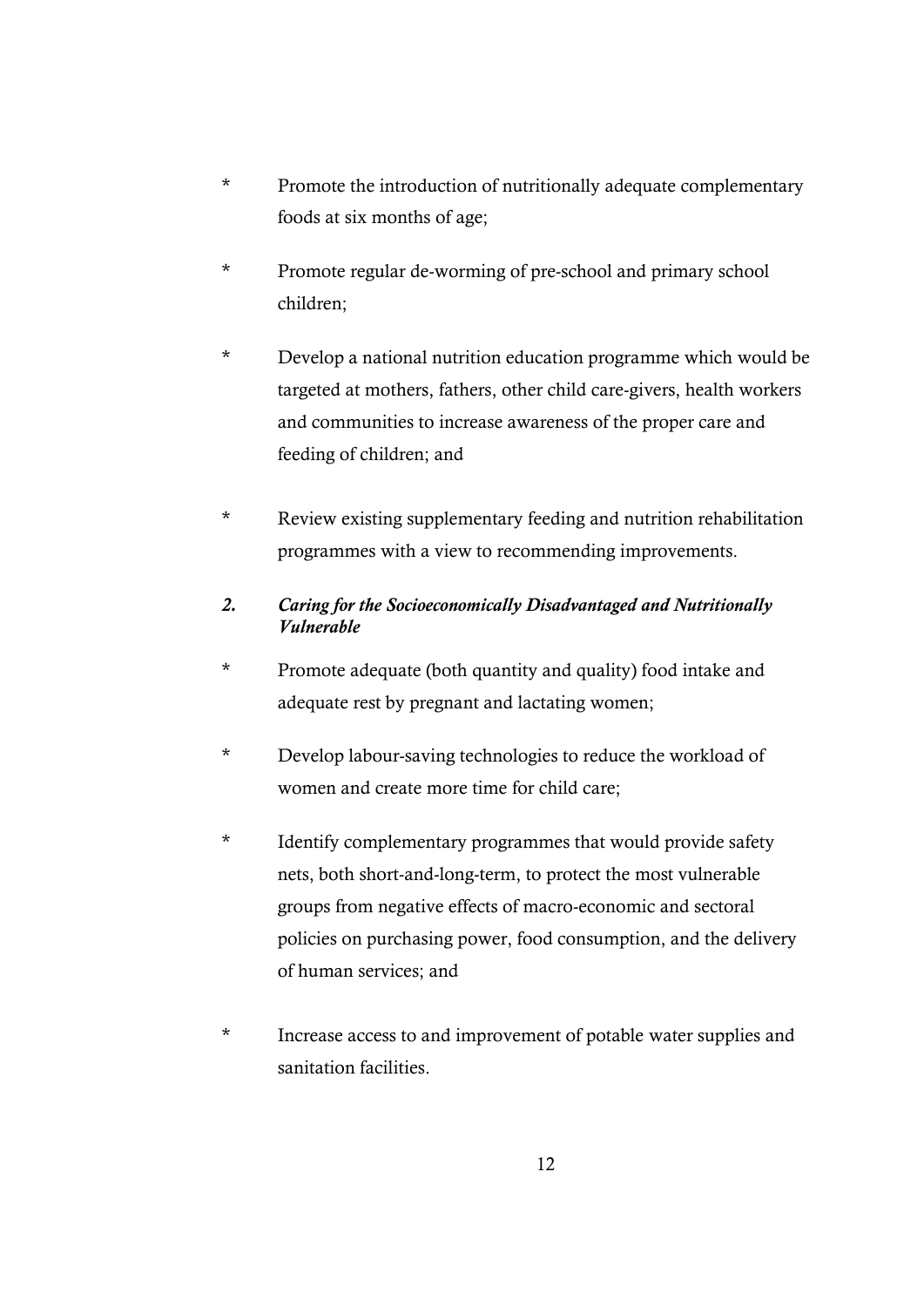### *C. Enhancing Provision of Human Services*

### *1. Preventing and Managing Nutrition-Related and Infectious Diseases*

- \* Increase access to and improvement of quality of health services to provide essential maternal and child health care (e.g., ante- and post-natal clinics, family planning, immunization, micronutrient supplementation, oral rehydration therapy, nutrition education, growth monitoring and promotion, etc);
- \* Increase access to and improvement of potable water supplies and sanitation facilities.
- *2. Preventing Micronutrient Deficiencies*
- \* Control iodine deficiency disorders (IDD) through the enforcement of legislation on universal salt iodization (USI) at 50mg per kg salt, and through regular monitoring of salt iodine levels;
- \* Control vitamin A deficiency (VAD) by instituting short- and long-term, sustainable interventions promoting dietary diversification and food fortification;
- \* Control iron deficiency anaemia (IDA) through the provision of iron and/or folate supplements to pregnant women, regular de-worming of preschool and primary school children, and an information/education/ communication (IEC) campaign to encourage food choices that favour iron consumption; and
- \* Control other micronutrient deficiencies that are considered to be of national importance and priority from time to time.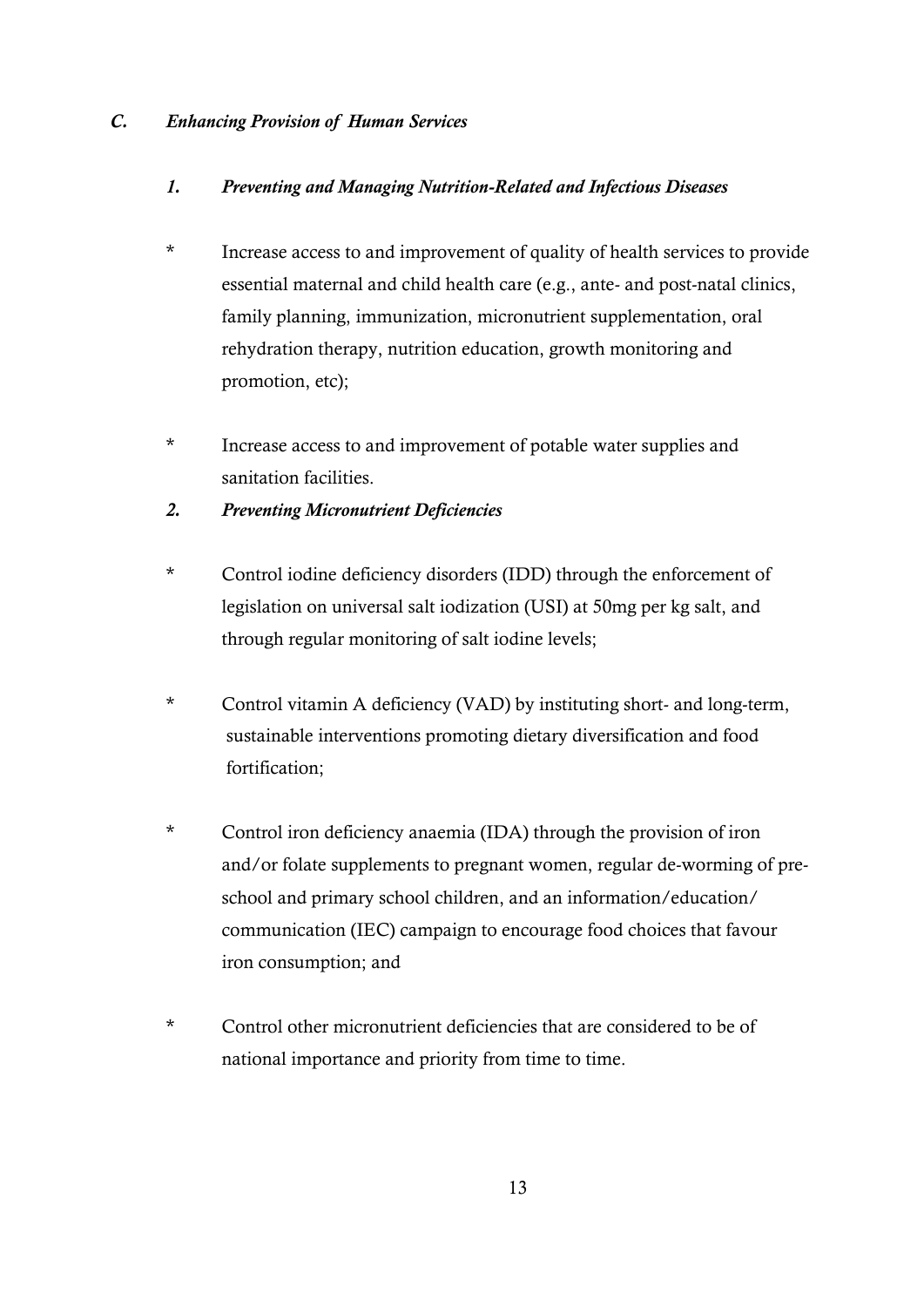# *3. Protecting the Consumer Through Improved Food Quality and Safety*

- \* Strengthen existing institutional capacity for the effective control of food quality and safety;
- \* Establish, disseminate and enforce guidelines for safe street food practices;
- \* Strengthen the mechanisms for detection, monitoring, and control of chemical residues in foods;
- \* Promote appropriate and safe utilization of agricultural chemicals;
- \* Establish standards for nutrition labeling of locally prepared, indigenous foods (cuisine);
- \* Strengthen consumer education;
- \* Ensure proper storage and packaging of processed foods, and monitor the quality standards of foods, especially imported foodstuffs, before they are distributed for marketing and consumption.

# *D. Improving Capacity to Address Food and Nutrition Problems*

- *1. Assessing, analyzing and monitoring nutrition situations*
- \* Establish community-based growth monitoring to detect child growth faltering;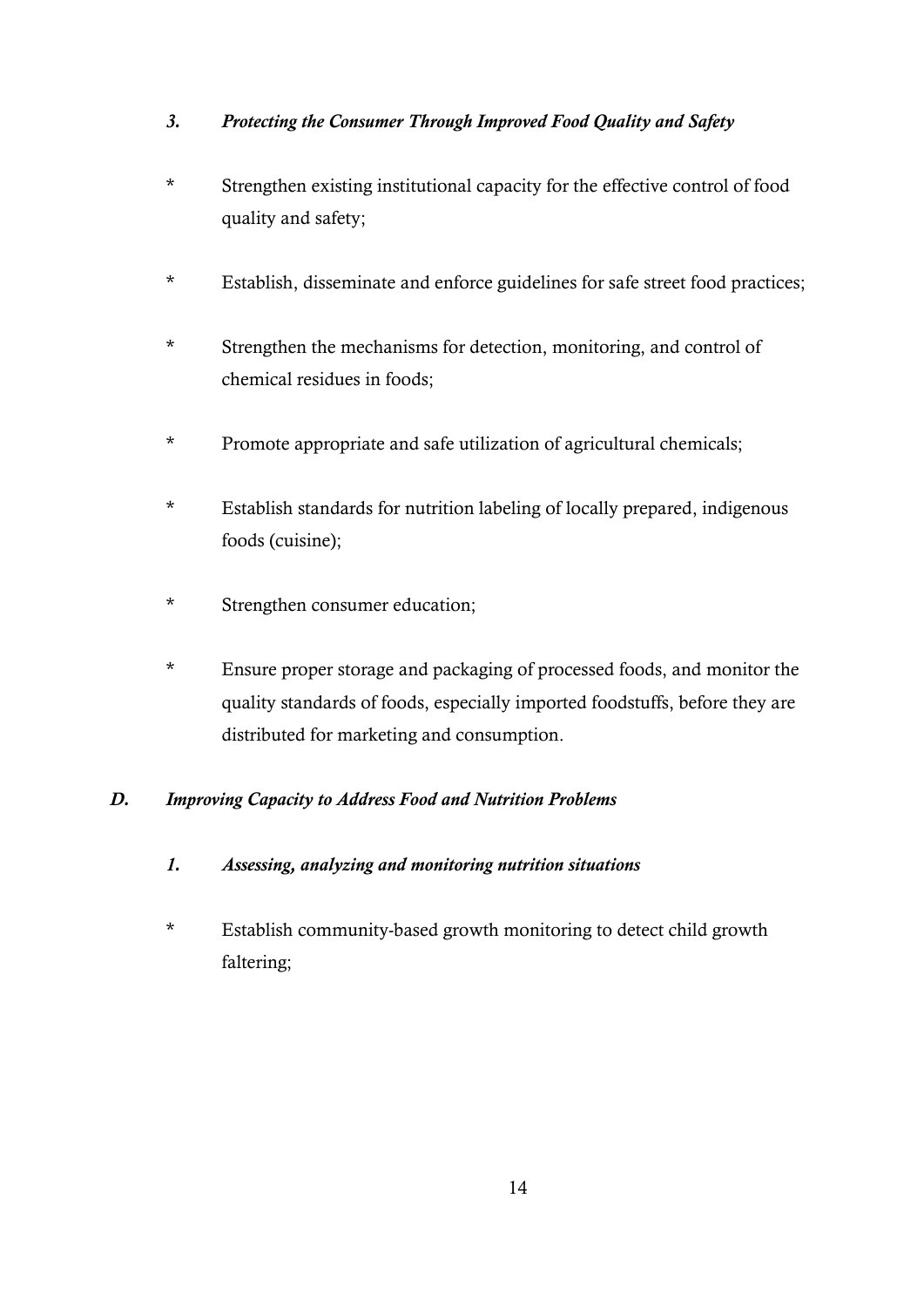- \* Promote participatory approaches for communities to assess, analyze and take appropriate actions to address food and nutrition problems;
- \* Develop the planning and managerial capacity of LGAs to address food and nutrition problems;
- \* Explore ways by which integrated food and nutrition support can be provided by the government to communities in an integrated form, especially inputs from different sectors;
- \* Establish gender-sensitive food and nutrition surveillance systems with a view toward possible uses, potential users, and existing limitations in manpower capacity and data sources;
- \* Undertake a skills-gap analysis of those involved in food and nutrition activities in order to identify training needs;
- \* Investigate potential mechanisms by which the different training needs identified from the skill-gap analysis can be met through existing institutions in the country (tertiary institutions, private sector, and NGOs) and/or by external assistance;
- \* Review existing nutrition curricula in tertiary institutions to incorporate relevant aspects of food and nutrition issues; and
- \* Support research and studies in tertiary institutions and research institutes for policy development in food and nutrition.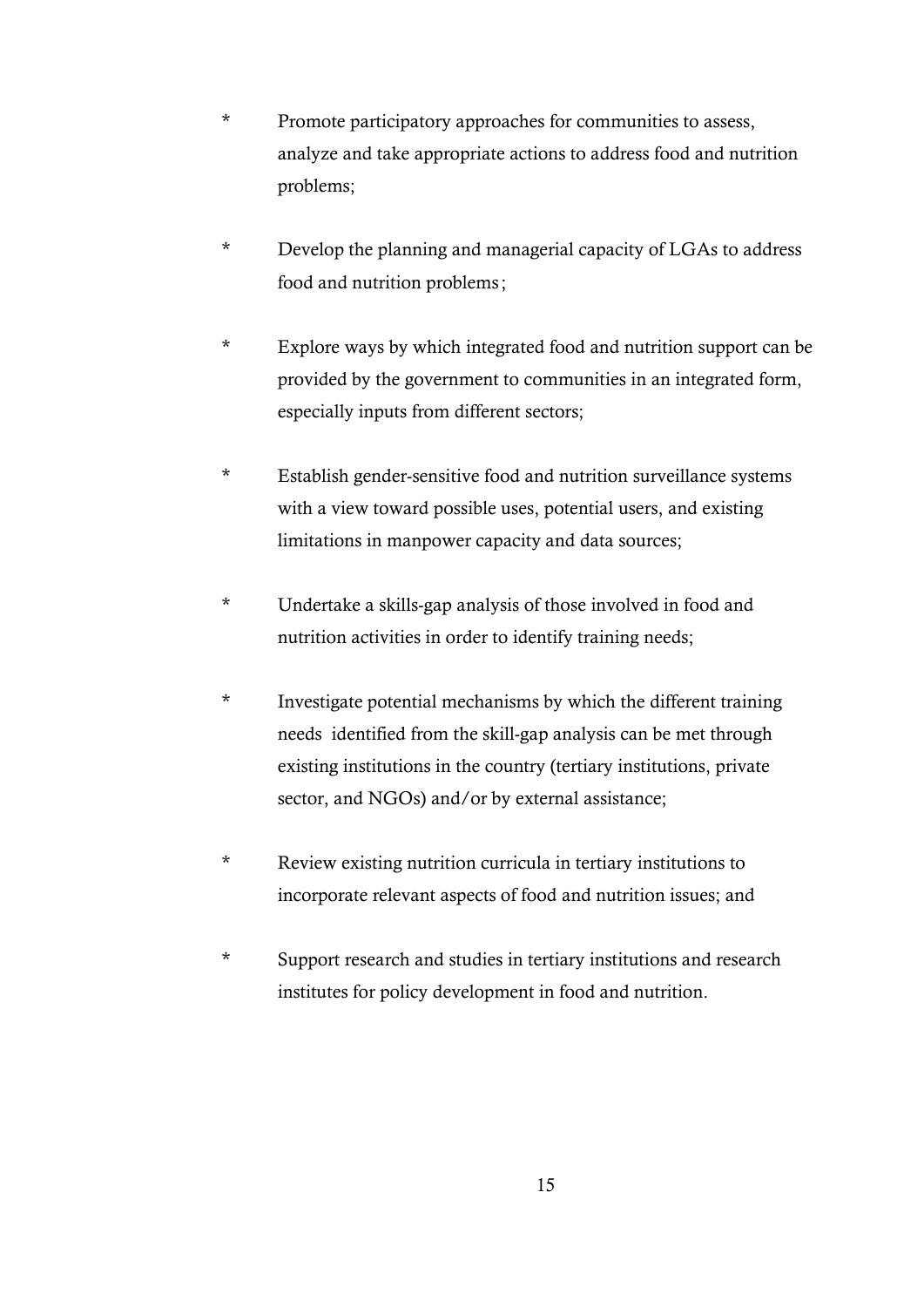### *2. Providing a Conducive Macro-Economic Environment*

- \* Incorporate nutrition objectives into development policies and programmes;
- \* Analyze planned macro-economics and sectoral policies in terms of their potential negative consequences for household income, food consumption, and delivery of human services, with a view to policy modification to ameliorate those effects; and
- \* Explore ways by which social sector spending can be protected from further decline, especially with regard to the potential role of the private sector.

# *E. Raising Awareness and Understanding of the Problem of Malnutrition in Nigeria*

- *1. Information, Education and Communication (IEC)*
- \* Design, prepare and produce advocacy and IEC materials or campaigns aimed at different target groups to increase awareness of the malnutrition problem and promote appropriate changes in behaviour;
- \* Strengthen and integrate nutrition education into the curricula of primary, secondary, and tertiary institutions;

# *2. Promoting Healthy Lifestyles and Dietary Habits*

- \* Develop and disseminate dietary guidelines for all age groups;
- \* Implement and support the design of appropriate community-based nutrition education programmes.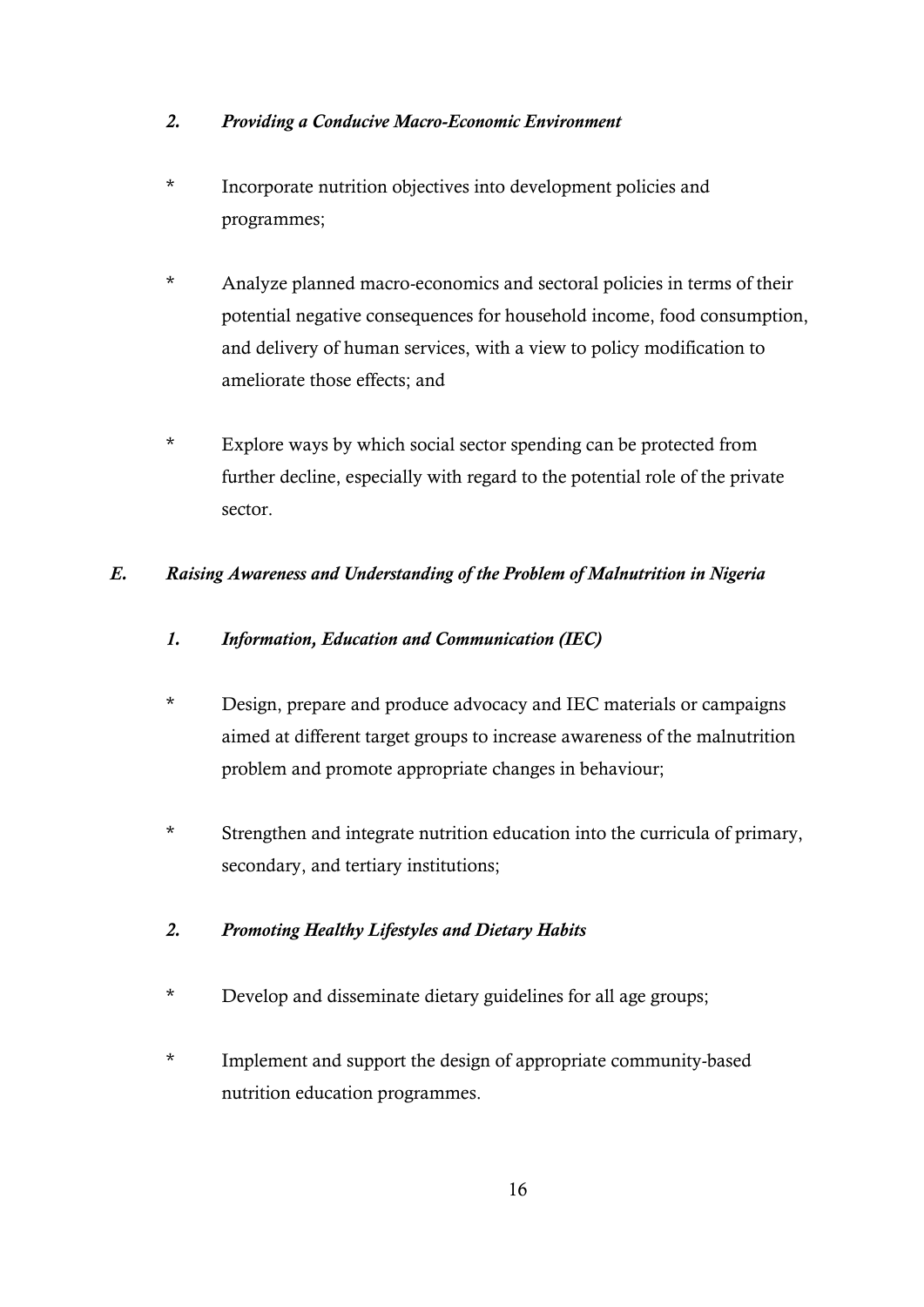# CHAPTER FOUR

### **Institutional Arrangements**

The National Food and Nutrition Policy requires an effective institutional arrangement to ensure a results-oriented programme implementation. Past implementation efforts have been principally sectoral (health, agriculture, science and technology, and education, etc.), uncoordinated, inadequately funded and limited in scope and coverage. Such efforts, therefore, fell short of the desired outcome of solving the problems they were designed to tackle.

### *A. National Focal Point for Food and Nutrition*

In order to address this problem, the Government of Nigeria designated the National Planning Commission (NPC) as the national focal point for food and nutrition policy programme planning and coordination in the country.

### *Mandate of NPC*

The mandate of the NPC with regard to the National Food and Nutrition Policy and its programmes is:

- (a) to serve as the focal point for the coordination and harmonization of all food and nutrition-related policies and programmes being implemented by various ministries and agencies into a national programme consistent with the goals and aspirations outlined in this policy document;
- (b) to provide a forum for exchange of views and experiences among the bodies implementing nutrition programmes in Nigeria and, thereby, to foster a strengthening of their respective roles in the programme;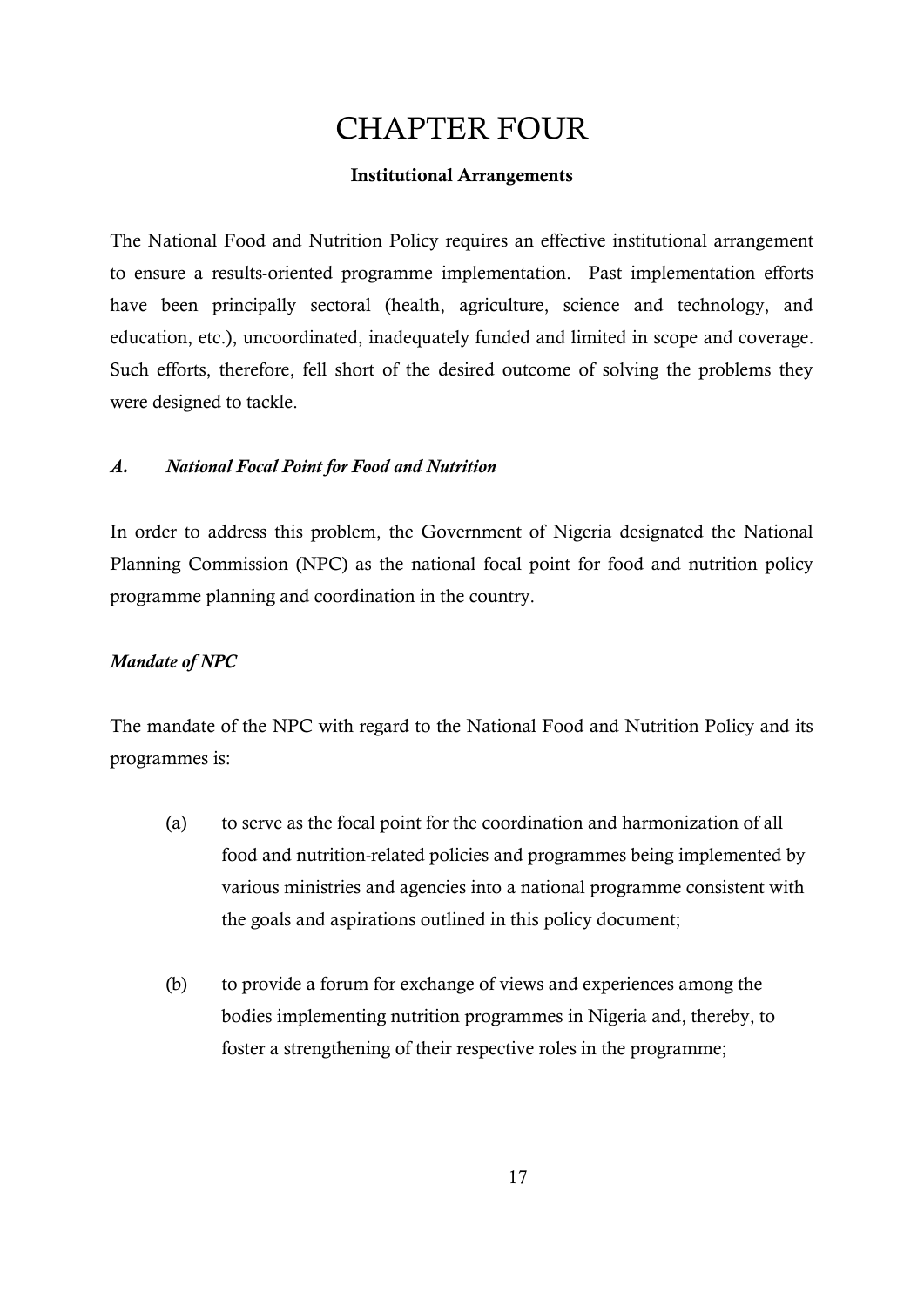- (c) to coordinate the review, on a continuous basis, of policies and programmes with regard to their potential impact on food and nutrition issues;
- (d) to ensure effective implementation of the different policies and programmes by putting in place an effective machinery for monitoring and evaluation;
- (e) to maintain ongoing advocacy for food and nutrition issues;
- (f) to ensure that adequate financial provisions are made available in the National Rolling Plan, as well as in the national annual budget for implementing the National Food and Nutrition Policy and programmes;
- (g) to liaise with international donor agencies, financial institutions, the private sector, community-based organizations (CBOs) and nongovernmental organisations (NGOs) when soliciting funds and material support to complement government resources and efforts; and
- (h) to coordinate the analysis and dissemination of results of important food and nutrition statistics and data.

### *B. National Committee on Food and Nutrition (NCFN)*

In order to achieve the National Food and Nutrition Policy objectives and implement its programmes, a National Committee on Food and Nutrition (NCFN) has been established, located in the NPC, to assist the National Planning Commission to assess and enhance the various policies on food and nutrition and to plan national programmes on food and nutrition matters.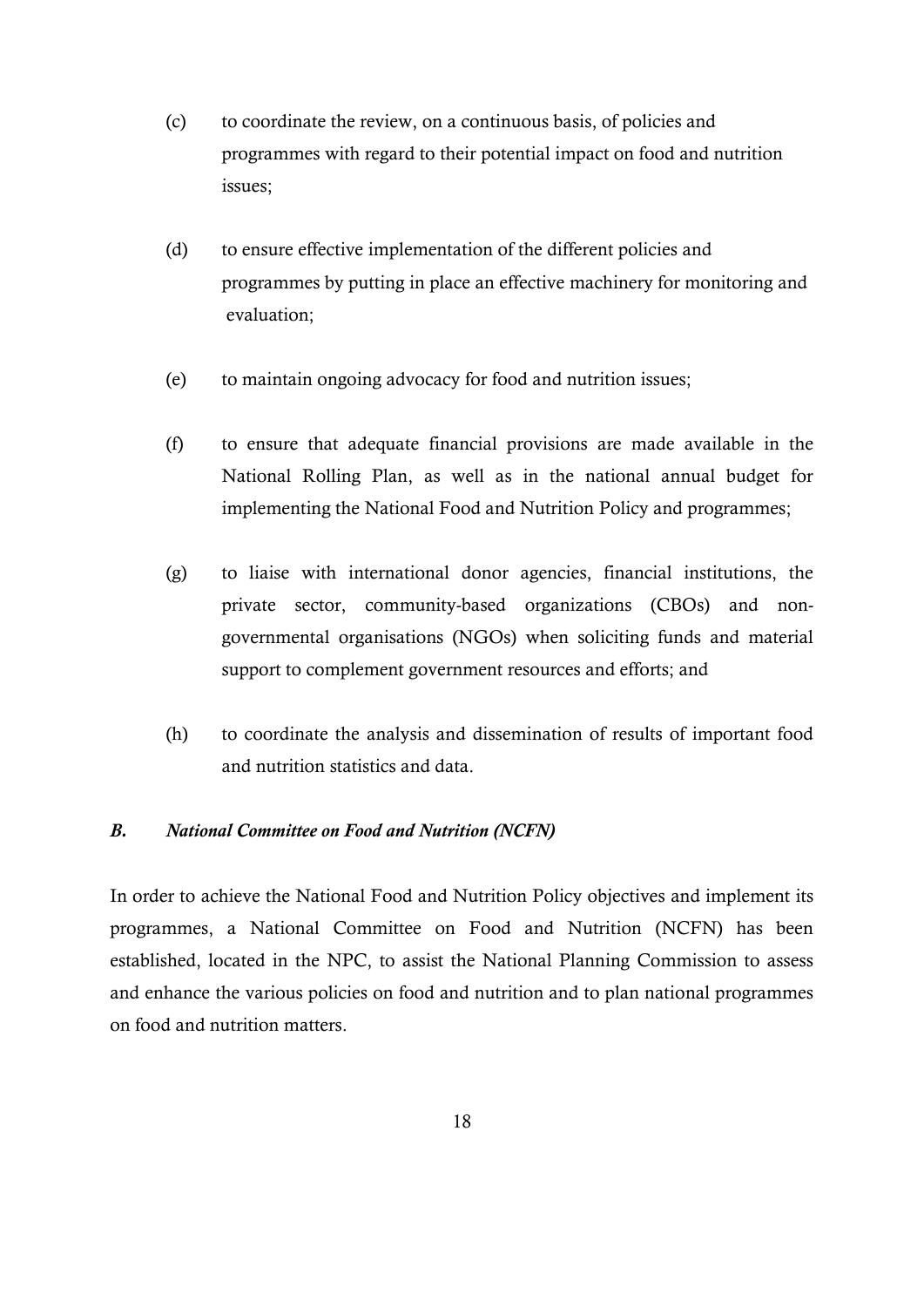Membership of the committee is drawn from relevant ministries and representatives of universities dealing with issues of food and nutrition.

#### *Mandate of the National Committee of Food and Nutrition*

The NCFN has a mandate of:

- (a) providing necessary technical and professional assistance and support to the NPC;
- (b) proposing and reviewing, on a continuous basis, policies and programmes that have a potential impact on food and nutrition issues;
- (c) ensuring that the representatives of relevant sectors on the committee undertake effective implementation of their various policies and programmes;
- (d) formulating appropriate strategies for policy and programme monitoring and evaluation;
- (e) supporting the NPC in the maintenance of ongoing advocacy for food and nutrition issues; and
- (f) assisting the NPC to set up and manage a database of nutrition activities.

### *Secretariat of the NCFN*

NCFN shall have a secretariat that shall be a division within the NPC, responsible to the chairman in the implementation of NCFN decisions and day-to-day operations of the national programme. In addition, functions of the secretariat shall be to:

- 1. service the NCFN;
- 2. establish appropriate linkages with other relevant departments within NPC toward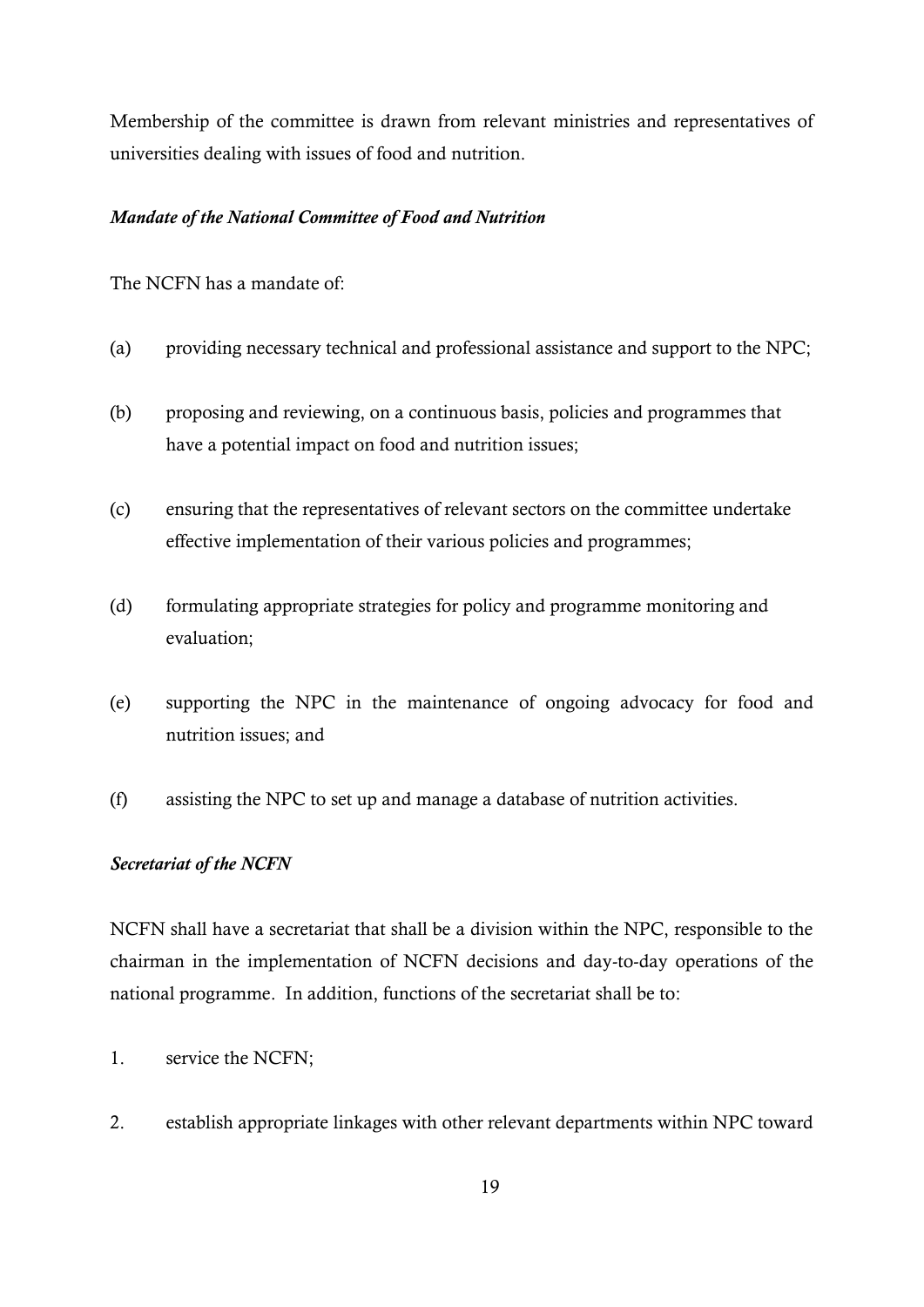effective mobilization of national and international resources for the sustainable implementation of the NCFN programmes; and

3. perform any other duties as may be assigned by the NPC towards successful implementation of the national policy and programmes in Nigeria.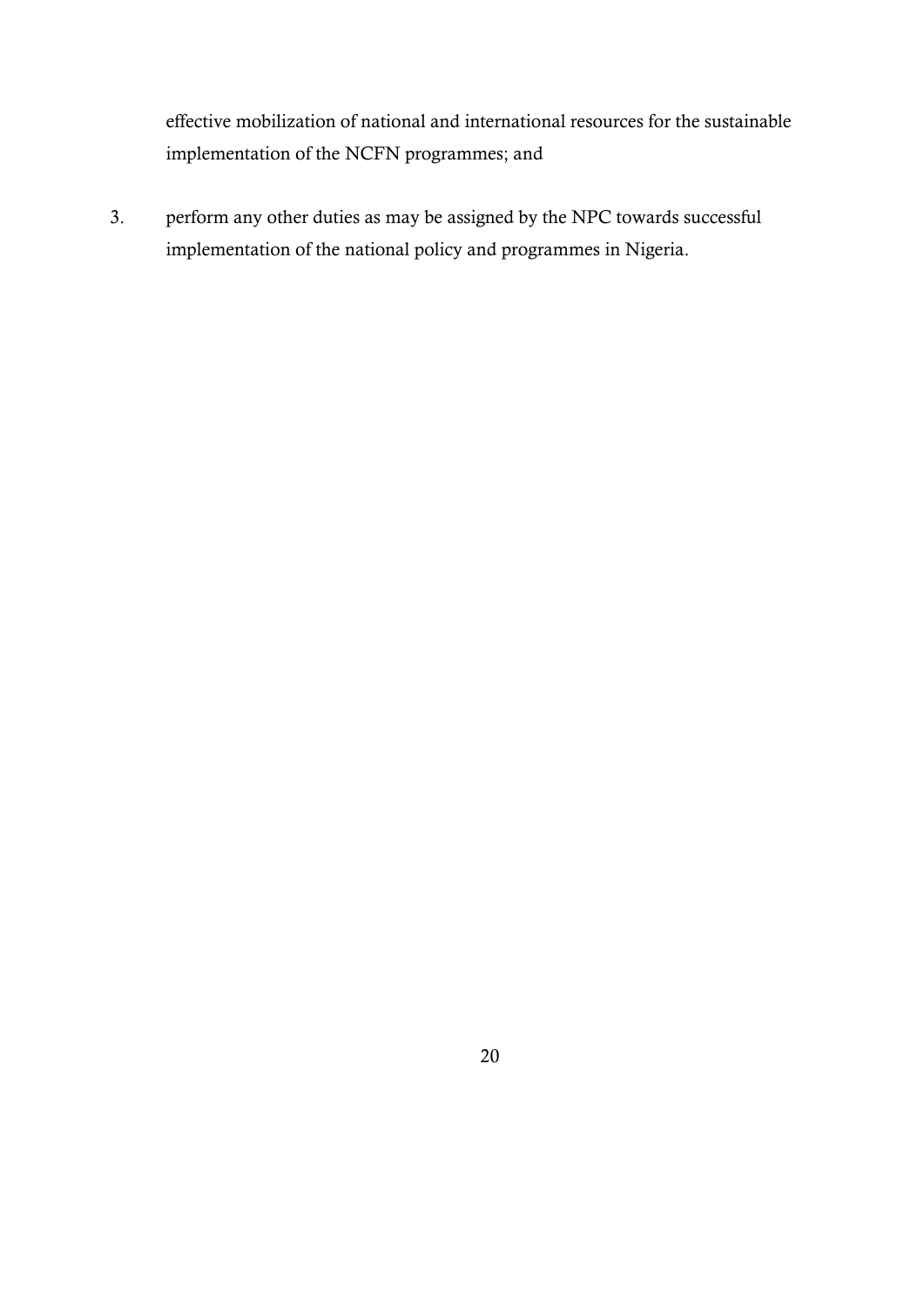# **CHAPTER FIVE**

### **Monitoring and Evaluation**

For successful implementation of the Food and Nutrition Policy, an effective monitoring and evaluation system must be established. This will entail an intensive process of thorough assessment of existing problems, an analysis of their causes, and an assessment of resources required to improve the situation. The information generated will be useful for future planning exercises, as well as for monitoring and evaluating the success of government's efforts in addressing the problem of malnutrition in Nigeria.

The core component of this monitoring and evaluation strategy will be an appropriate food and nutrition monitoring system. The purpose of this type of information system will be to monitor food and nutrition conditions in the country at regular intervals, and to answer the questions 'who are the malnourished?' 'where are they located?', and 'why are they malnourished?' A better socioeconomic description of the groups most at risk is essential in order to refine policies and programmes that are aimed at different target groups in terms of their vulnerability.

Possible sources from which to obtain such data, apart from sample surveys and administrative reporting systems that already exist in certain ministries, will be considered, including data from child growth monitoring and promotion programmes, especially for developing community-level monitoring systems. Rapid Rural Appraisal (RRA) techniques will also be considered as a possible means of obtaining information quickly.

To monitor and evaluate the nutritional impact of the National Food and Nutrition Policy and its consequent programmes, a number of known indicators will be considered to assess whether the targets and goals are being reached.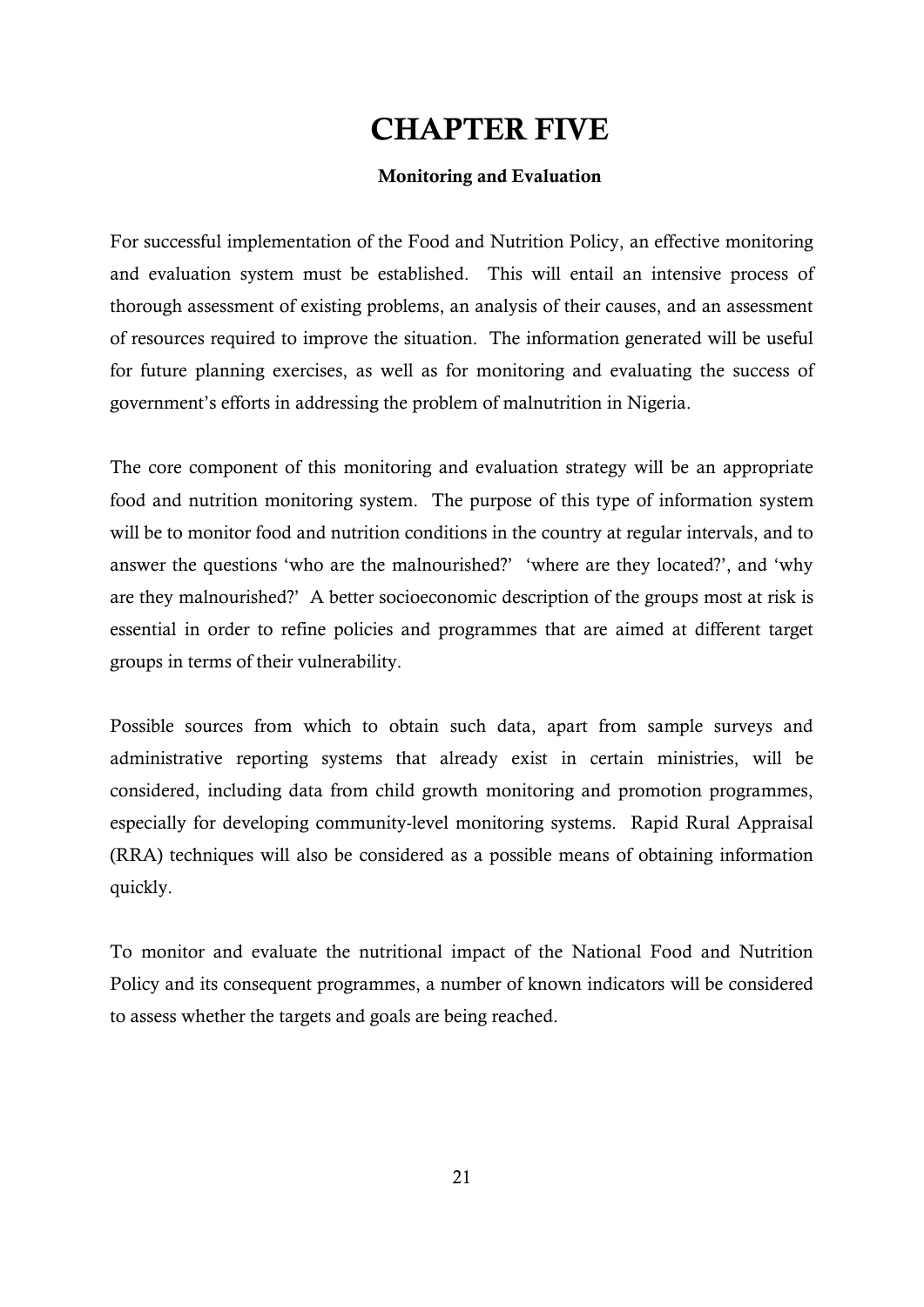# **CHAPTER SIX**

#### **Relationships with States, LGAs, International Agencies, CBOs and NGOs**

Current administrative arrangements between the NPC, Federal and State Ministries and Local Governments will form the basis for planning and implementing the National Food and Nutrition Policy. In this regard, state and local counterparts of the NPC will be the focal points for coordination of food and nutrition programmes at state and LGA levels and will be assisted by the state committees on food and nutrition (SCFN) and local government committees on food and nutrition (LGCFN), as appropriate and needed.

#### *Tertiary Institutions and Research Institutes*

These groups will be involved in undertaking research and studies for policy development and programme design, in addition to providing relevant training programmes to support the policy and programme.

#### *CBOs and NGOs*

To ensure proper coordination of activities and to avoid duplication of effort, government will work closely with the CBOs, NGOs and local communities in pursuit of the Food and Nutrition Policy objectives.

#### *Private Sector*

Apart from providing funds to accelerate growth in food supplies and to manufacture essential drugs, plant machinery and equipment, the private sector is also expected to support the food and nutrition programme effort of the government by collaborating in specific areas, including: fortification of certain identified foods with vitamin A and/or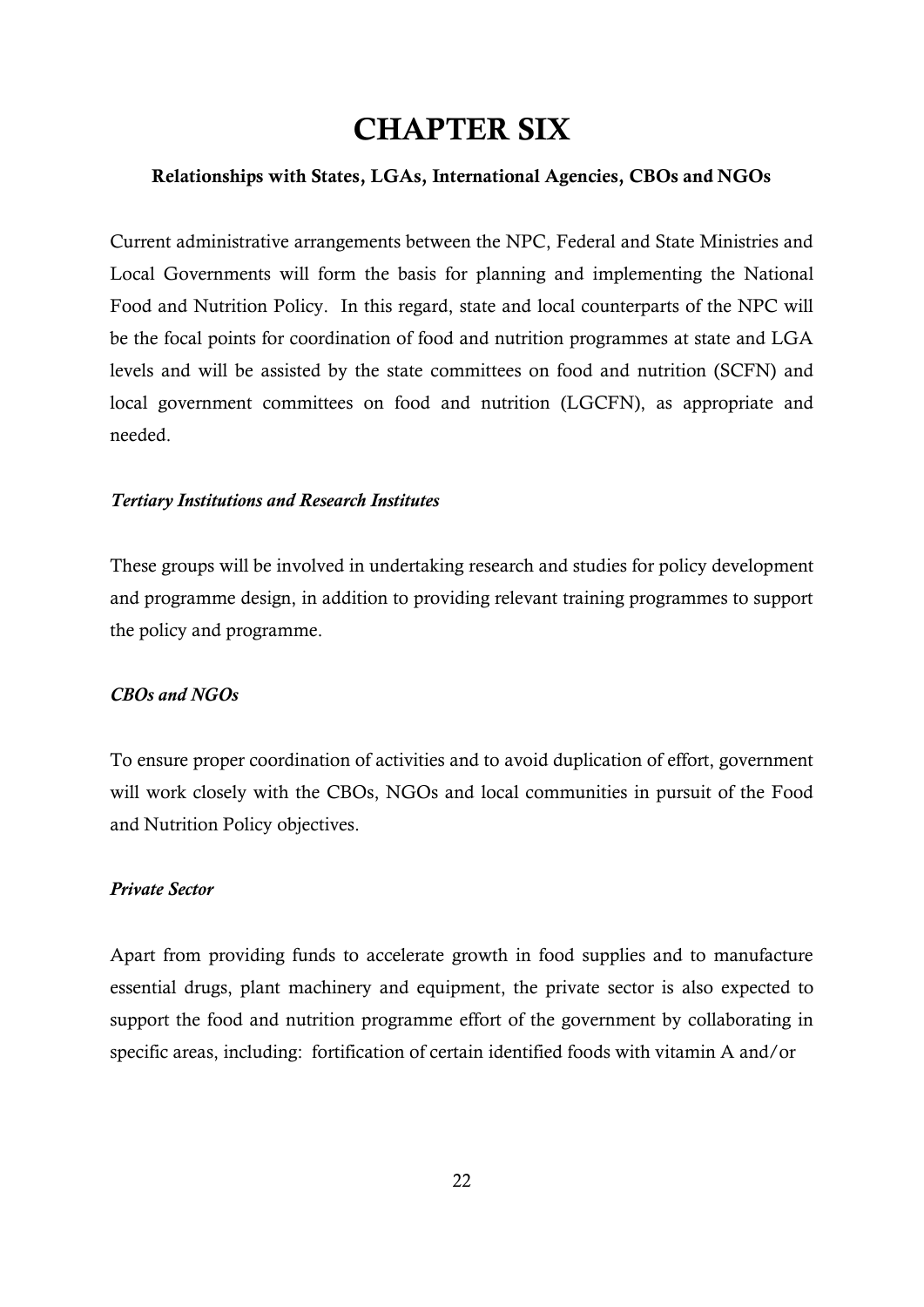iron; development of low cost, nutritious complementary foods; promotion of nutrition education that complies with quality control standards; and contribution to the policy dialogue on ways and means of refining policy and the mechanism for programme monitoring, review and evaluation.

#### *International Agencies*

In the past, government and donor agencies have worked closely together on food and nutrition issues in the areas of programme design, training and capacity building, research, and implementation of pilot, regional and national programmes. Apart from providing funds, these donor agencies also provide cross-country experiences that have proven useful in refining and re-designing existing programmes, and introducing new ones. The government will continue to appreciate the assistance provided by donor agencies in the execution of the National Food and Nutrition Policy.

#### *Resource Mobilization*

Government shall regularly mobilize the needed resources for effecting food and nutrition programmes from the federal, state and local government budgetary allocations, complemented, as required, by external grants, loans and contributions by aforementioned organizations and the private sector.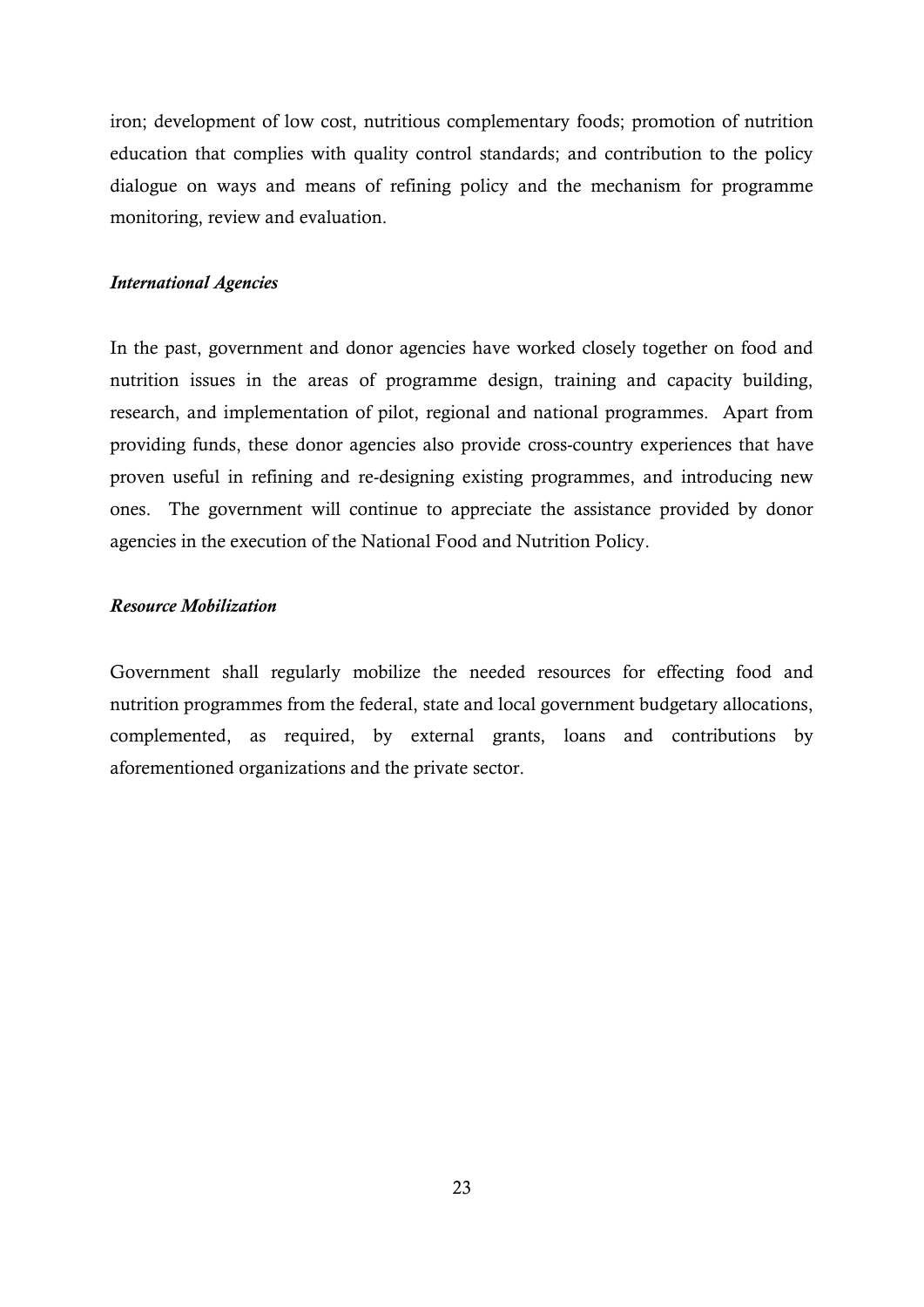# **GLOSSARY OF TERMS**

*Adequate Diet:*Food consumed habitually containing all the nutrients (calories, protein, fats, vitamins and minerals) in the right amounts and proportions to promote growth and good health.

*At-Risk Groups:* Persons or segments of the population most likely to suffer from nutritional deprivation.

*Baby-Friendly Hospital Initiative:* A hospital-based programme that seeks to promote good breastfeeding practices by mothers (i.e., exclusive breastfeeding for the first six months of life).

*Complementary Foods:* Foods, in addition to breastmilk, given to infants after six months of age.

*Corneal Ulceration:* A consequence of vitamin A deficiency in which the surface of the eye becomes rough and dry and, if left untreated, leads to perforation and blindness.

*Food:* A composite of nutrients (protein, fat, carbohydrates, vitamins and minerals) consumed, digested and ultimately utilized to meet the body's needs.

*Functional Impairment:* Reduction in the level of performance of any body system due to malnutrition or other causes. This may be preceded by slow rate of weight gain in children and often exists in combination with infection.

*Growth Monitoring and Promotion:* A process which involves regular weighing of a child, plotting the weight on a growth chart, using the information obtained to assess how the child is growing, and then taking appropriate actions to improve or promote the the health and growth of the child.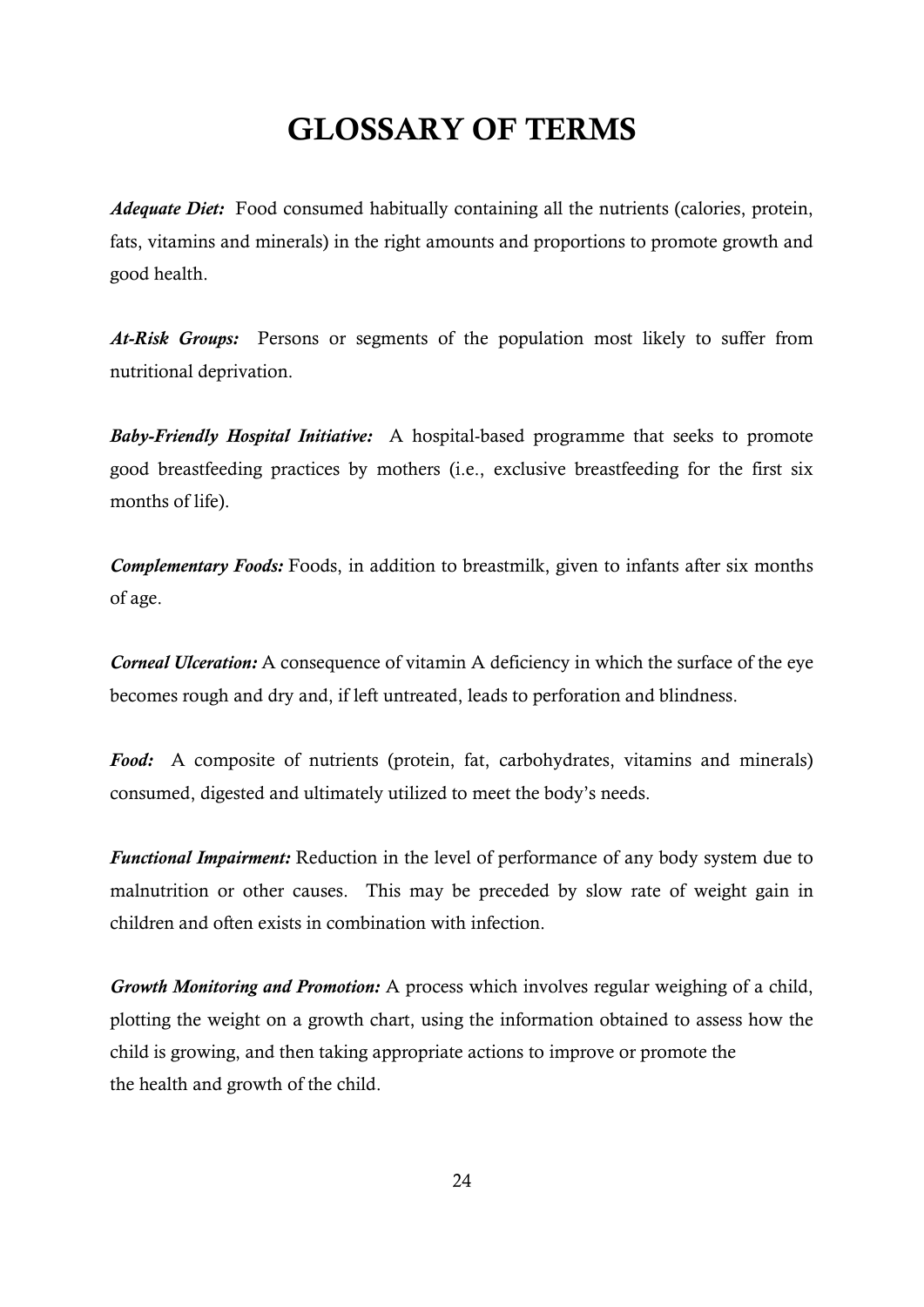*Household Food Security:* The ability of a household to gain access to adequate (both in quantity and quality) food to meet their nutritional requirements for an active life throughout the year.

*Intra-Uterine Growth Retardation:* Gradual arrest in the development of a fetus due to maternal factors, such as illness or malnutrition.

*Iodine Deficiency Disorders:* The spectrum of disorders resulting from inadequate iodine intake, including mental retardation, reduced growth, spontaneous abortions, still-births, and physical disabilities.

*Iron Deficiency Anaemia:* Reduce hemoglobin and oxygen carrying capacity of the blood due to inadequate iron intake and/or high iron losses (e.g., blood loss), characterized by fatigue, decreased capacity to work, learning disorders, and increased complications of pregnancy.

*Macronutrients:* These are carbohydrates, fats and proteins – the major components of most foods that supply energy and amino acids for proper growth and development.

*Malnutrition:* All forms of illness resulting from a shortage or excess of nutrients in the body. The major types of malnutrition in Nigeria result from inadequate (both in quantity and quality) food consumption to meet physical requirements. Malnutrition in children may result in reduced rates of growth in weight and height, functional impairments, and an increased risk of morbidity and mortality. Problems of overnutrition also exist in Nigeria, particularly obesity, and mainly in the more affluent groups in Nigerian society.

*Micronutrients:* These are the vitamins and minerals present in foods and required by the body in very small quantities, but which are vital for proper functioning of the body.

*Night Blindness:* An inability to see in the dark, due to a deficiency of vitamin A in the diet.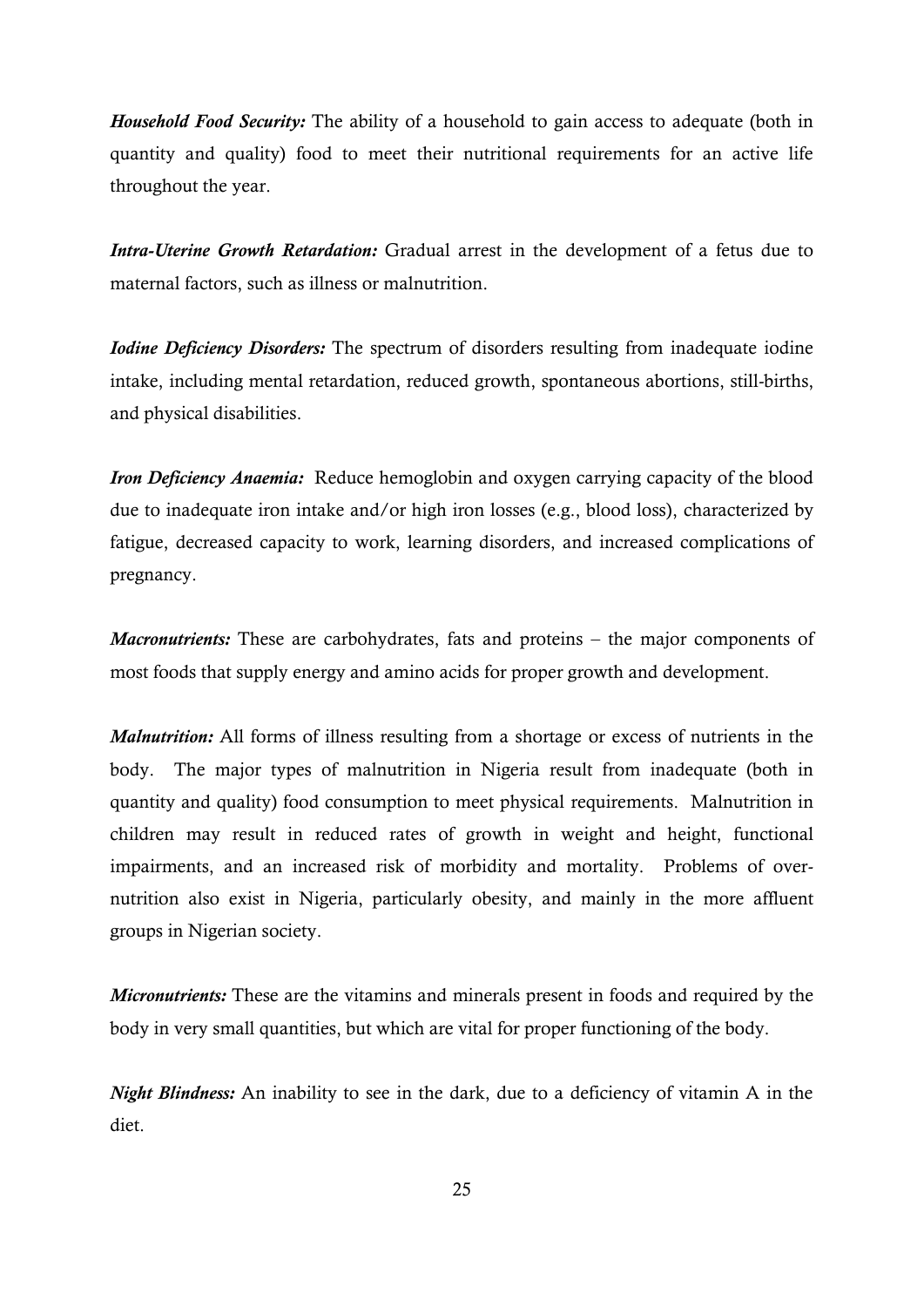*Nutrition:* The end result of various processes in society (e.g., social, economic, cultural, agricultural, and health) which culminate when food is eaten by an individual and, subsequently, absorbed and utilized by the body for physiological processes.

*Nutritional Surveillance:* The process of keeping watch over the nutritional situation of a community or a population, and the factors that affect it, in order to take appropriate actions that will forestall problems or lead to improvements in nutrition.

*Nutritive Value:* The amounts of a given nutrient in a food item that will be potentially available for use by the body.

*Over-Nutrition:* A state of nutritional imbalance brought about by consuming more food than the body requires for normal functioning.

*Prenatal Mortality:* Death of babies before birth.

*Prevalence Rate:* The percentage of individuals in a sample or population who are affected by a certain disorder or condition.

*ProVitamin A:* A substance (beta-carotene) found in plants that can be converted by the body to vitamin A.

*Stunting:* Low height-for-age, resulting from chronic inadequacy of food intake during the first two years of life; often exists in combination with infection.

*Synergistic Relationship:* The enhancing effect of two or more conditions (e.g., malnutrition and infection) on each other, such that the outcome exceeds the sum of the individual effects.

*Underweight:* Low weight-for-age, which is the end result of either past or recent inadequate food intake; often exists in combination with infection.